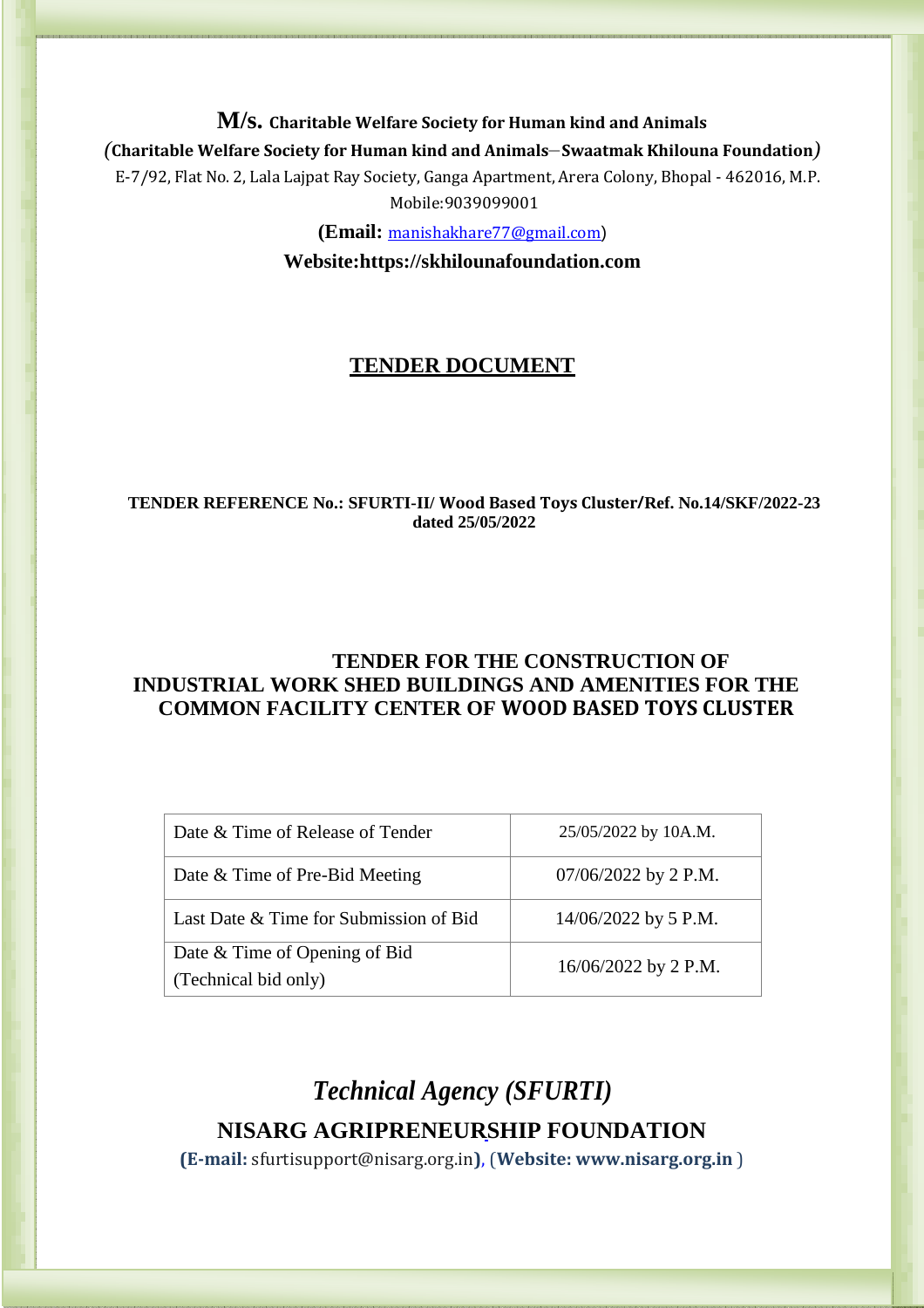# **CONTENTS**

| <b>Clause</b>  | <b>Topic</b>                                 | Page No.          |
|----------------|----------------------------------------------|-------------------|
| 1 <sub>1</sub> | <b>PREAMBLE</b>                              |                   |
| 2.             | <b>SCOPE OF WORK</b>                         | 2                 |
| 3.             | <b>QUALIFICATION CRITERIA</b>                | $\overline{2}$    |
| 4.             | <b>LANGUAGE OF THE TENDER</b>                | 3                 |
| 5.             | PURCHASE OF TENDER DOCUMENT                  | 3                 |
| 6.             | PREBID MEETING                               | 3                 |
| 7.             | CLARIFICATION ON THETENDER DOCUMENT          | 4                 |
| 8.             | AMENDMENT OF TENDER DOCUMENT                 | 4                 |
| 9.             | AUTHORISATION OF THE TENDERER                | 4                 |
| 10.            | <b>PRE-VISIT OF SITE</b>                     | 4                 |
| 11.            | SPECIFIC INSTRUCTIONS TO BIDDERS/CONTRACTORS | 4                 |
| 12.            | SUBMISSION OF TENDER IN TWO COVER SYSTEM     | 5                 |
| 13.            | <b>EARNEST MONEY DEPOSIT</b>                 | 6                 |
| 14.            | <b>VALIDITY</b>                              | 6                 |
| 15.            | OPENING AND EVALUATION OF THE TENDER         | 6                 |
| 16.            | <b>PRICE OFFER</b>                           | $\overline{7}$    |
| 17.            | <b>EVALUATION OF THE PRICE</b>               | $\overline{7}$    |
| 18.            | AWARD OF CONTRACT                            | 8                 |
| 19.            | <b>SECURITY DEPOSIT</b>                      | 8                 |
| 20.            | <b>AGREEMENT</b>                             | 8                 |
| 21.            | <b>ISSUE OF WORK ORDER</b>                   | 8                 |
| 22.            | PERFORMANCE GUARANTEE                        | 9                 |
| 23.            | EMPLOYMENT OF TECHNICAL ASSISTANTS           | 9                 |
| 24.            | <b>PAYMENT TERMS</b>                         | 9                 |
| 25.            | <b>PENALTY</b>                               | 11                |
| 26.            | <b>FORCE MAJEURE</b>                         | 11                |
| 27.            | <b>TERMINATION OF CONTRACT</b>               | $12 \overline{ }$ |
| 28.            | <b>GENERAL CONDITIONS</b>                    | 12 <sup>2</sup>   |
| 29.            | <b>ARBITRATION</b>                           | 12 <sup>2</sup>   |
| 30.            | <b>JURISDICTION OF THE COURT</b>             | 13                |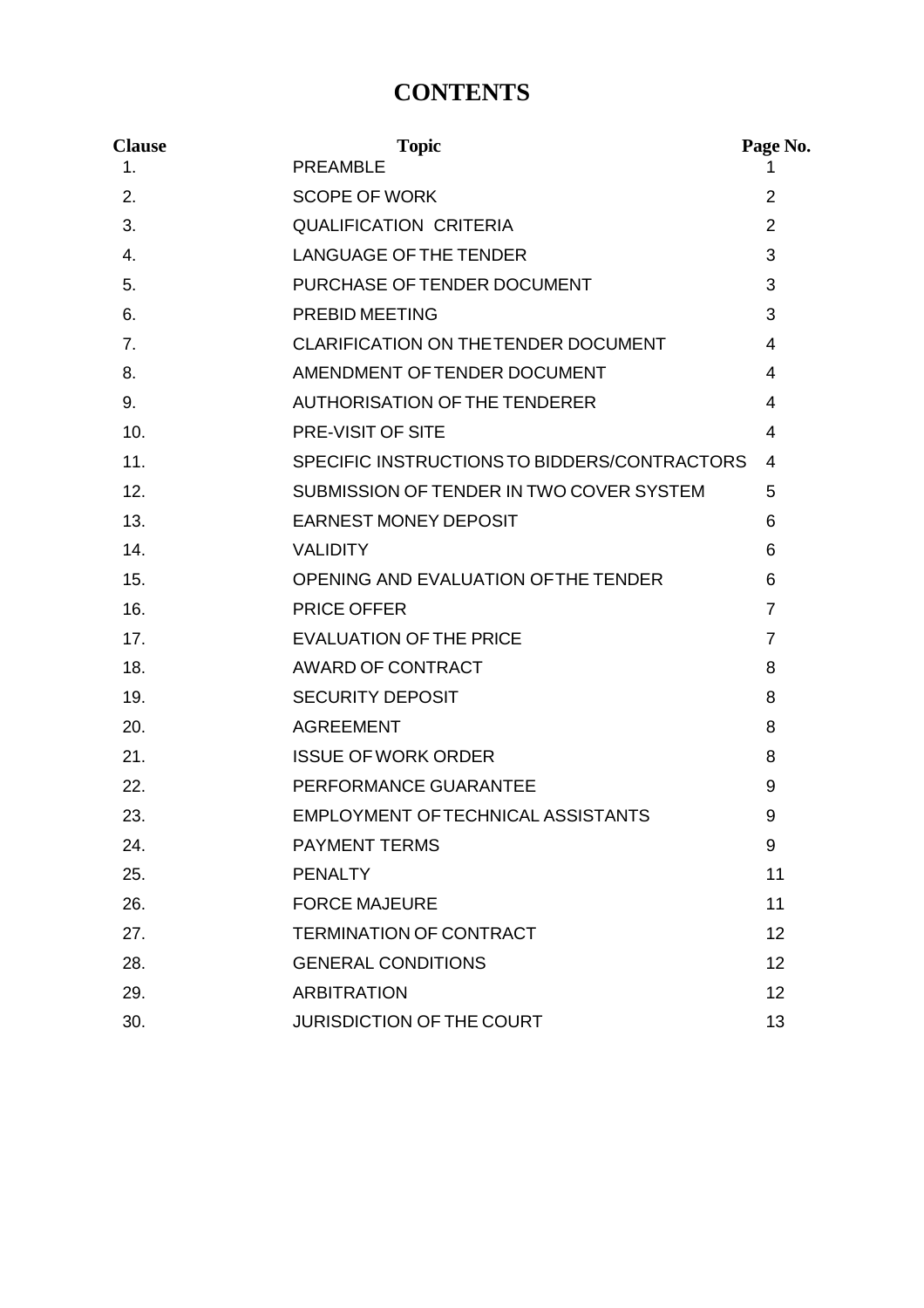#### **ANNEXURES**

| L.    | <b>BUILDING &amp; ELECTRICAL DRAWING &amp; BOQ</b>         | 14 |
|-------|------------------------------------------------------------|----|
| Ⅱ.    | <b>PART-I (COVERING LETTER)</b>                            | 17 |
| III.  | DETAILS OF THE TENDERER                                    | 19 |
| IV.   | ANNUAL TURNOVER STATEMENT                                  | 20 |
| V.    | LIST OF WORKS EXECUTED IN LAST 3 YEARS                     | 21 |
| VI.   | DECLERATION OF NOT HAVING BLACKLISTED                      | 22 |
| VII.  | DECLERATION FOR NOT HAVING TAMPERED THE TENDER DOCUMENT 23 |    |
| VIII. | <b>BID SECURITY DECLARATION FORM</b>                       | 24 |
| IX.   | <b>PART-II (COVERING LETTER)</b>                           | 25 |
| Χ.    | <b>PRICE BID</b>                                           | 26 |
| XI.   | <b>CHECKLIST OF DOCUMENTS</b>                              | 30 |
|       |                                                            |    |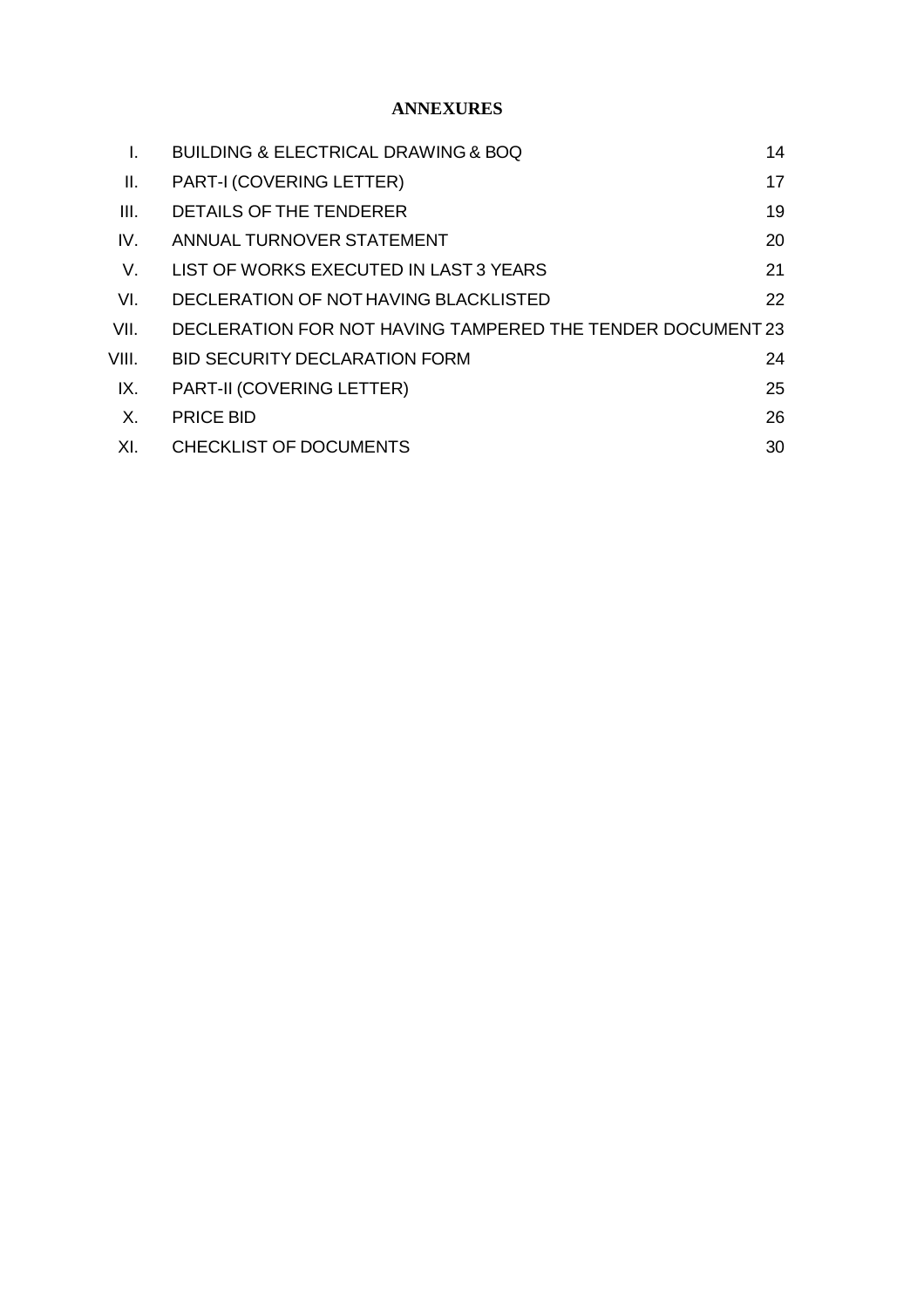### **TENDER FOR THE CONSTRUCTION OF INDUSTRIAL WORK SHED BUILDINGS AND AMENITIES FOR (WOOD BASED TOYS CLUSTER)**

### **1. PREAMBLE**

**Ministry of MSME, Government of India** has formulated **"Scheme of Fund for Regeneration of Traditional Industries** (SFURTI)", for the development of Village industries in order to organize the traditional industries and artisans for their growth and long term sustainability. **Process and Product Development Centre (PPDC), Meerut** is the Nodal Agency for the development of clusters under the scheme, undertakes the role of programme fund management, in addition to monitoring and evaluation of project implementation.

The scheme specifies the following institutional arrangement at the operational level:

- $\triangleright$  A Special Purpose Vehicle (SPV) be formed to develop and manage the cluster
- $\triangleright$  An Implementing Agency (IA) is appointed to undertake scheme implementation
- $\triangleright$  A Technical Agency (TA) is designated to assist and guide the scheme implementation

**(WOOD BASED TOYS CLUSTER)** is approved under the scheme. **M/s. Swaatmak Khilouna Foundation,** having registered office at H.N.36 PARAS MAGISTIC BHOPAL **– 462039, Bhopal**, is the Special Purpose Vehicle (SPV) of the Cluster. (**M/s. Charitable Welfare Society for Human kind and Animals,)** is the Implementing agency of the cluster and (**M/s. NISARG AGRIPRENEURSHIP FOUNDATION)** is the designated Technical agency for the cluster.

The scheme envisages establishment of upgraded production infrastructure, as the Common Facility Center (CFC), for the manufacturing of **Wood Based Toys** products and stipulates the building construction and machinery procurement for the establishment of CFC should adhere the General Financial Rules (GFR) of Government of India. Accordingly, the tender procedures are being undertaken for the construction of CFC building works and procurement of machineries.

(**M/s. Swaatmak Khilouna Foundation)**, the Special Purpose Vehicle (SPV) of (WOOD BASED TOYS CLUSTER) proposes to establish a Common Facility Centre (CFC) at **CFC village- Binwar,Tahseel-Niwari, District Niwari(M.P.)** with the financial assistance from Government of India under SFURTI.

In this context, on behalf of SPV, (M/s. **CHARITABLE WELFARE SOCIETY FOR HUMAN KIND AND ANIMALS),** the Implementing Agency (IA) of (WOOD BASED TOYS CLUSTER) having administrative office at Address: E-7/92, Flat No. 2, Lala Lajpat Ray Society, Ganga Apartment, Arera Colony, Bhopal - 462016, M.P., invites sealed tenders from Civil contractors in "Two Cover System" for the construction of industrial work shed buildings and amenities for the Common Facility Center of (WOOD BASED TOYS CLUSTER) through transparent bidding process. The Tender notification has been published fixing the date of opening of tender as Date: 16/06/2022 at Time: 2 P.M..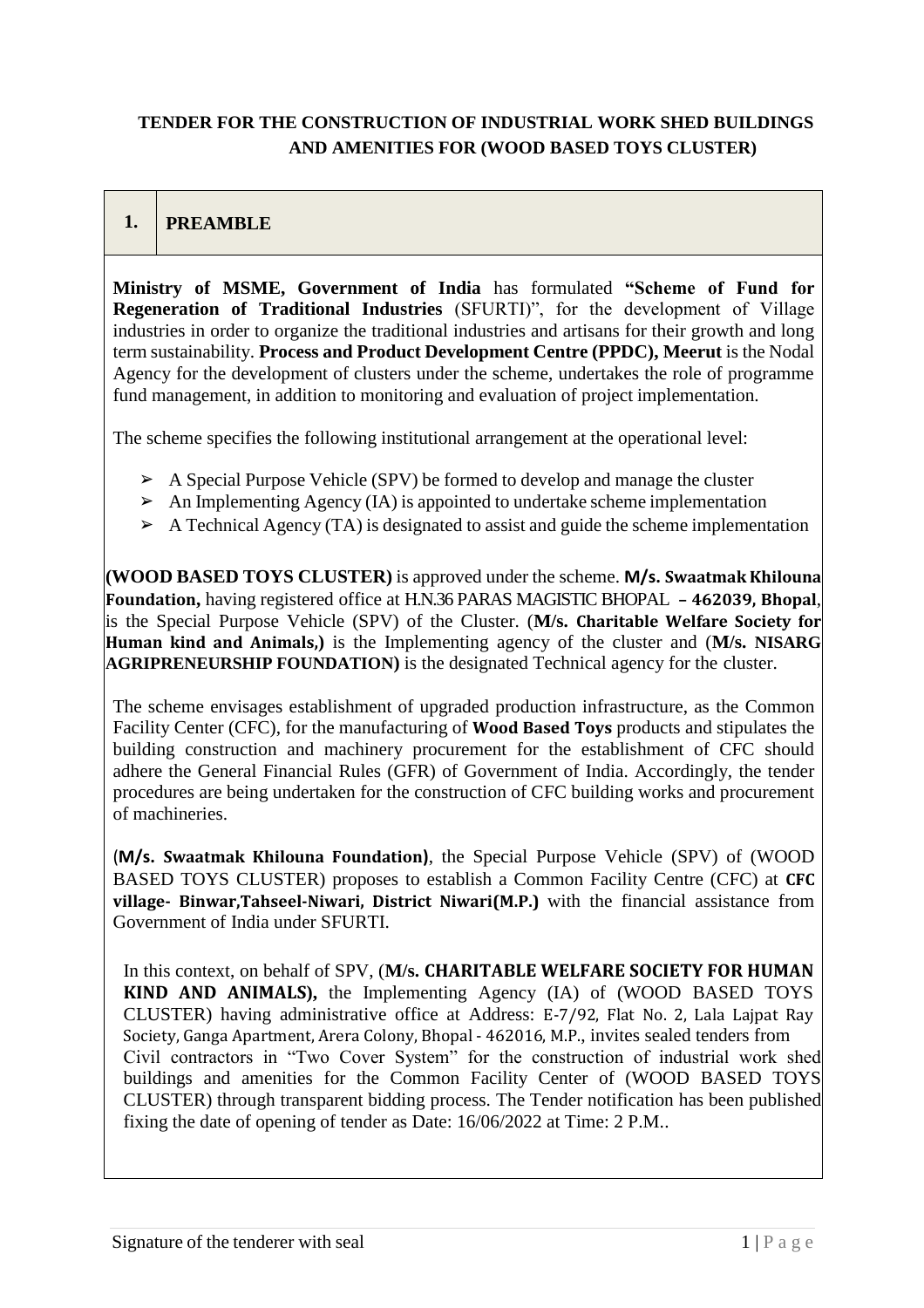## **2. SCOPE OF WORK**

- a) The successful tenderer should undertake construction of industrial work shed buildings and amenities at **village- Binwar,Tahseel-Niwari, District Niwari(M.P.)** as per the drawings and Estimate/Bill of Quantity (BoQ) given in Annexure-I.
- b) The successful tenderer should complete the construction of industrial work shed buildings and amenities within 90 days from the date of receipt of Work Order. The time line for the cumulative percentage of work to be completed based on the value of work shall be as given below:

| <b>Days</b>   | <b>Percentage of</b>             |  |
|---------------|----------------------------------|--|
|               | work to be completed             |  |
| $1st$ 30 days | Min. 20% of total contract value |  |
| $2nd$ 30 days | Min. 60% of total contract value |  |
| $3rd$ 30 days | 100% of total contract value     |  |

# **3. QUALIFICATION CRITERIA**

| <b>Clause</b> | <b>Qualification Criteria</b>                        | <b>Supporting Document</b>                                                |  |  |
|---------------|------------------------------------------------------|---------------------------------------------------------------------------|--|--|
| 3(a)          | The tenderer should be a registered legal<br>entity. | In case of Private / Public Limited<br>(i)<br>Companies,                  |  |  |
|               |                                                      | Copy of Incorporation Certificate issued<br>by the Registrar of Companies |  |  |
|               |                                                      | • Copy of Memorandum and Articles of<br>Association                       |  |  |
|               |                                                      | (ii) In case of Partnership Firm,                                         |  |  |
|               |                                                      | • Registered Partnership deed                                             |  |  |
|               |                                                      | (iii) In case of Proprietorship Concern,                                  |  |  |
|               |                                                      | • Copy of Udyog Aadhaar/ GST<br>Registration Certificate / PAN Card.      |  |  |
| 3(b)          | The tenderer should be an eligible                   | Valid Registration Certificate from<br>(i)                                |  |  |
|               | Civil contractor                                     | PWD Contractor or from Highways                                           |  |  |
|               |                                                      | department                                                                |  |  |
|               |                                                      | (ii) Valid registration of GST                                            |  |  |
| 3(c)          | The tenderer should have at least 3                  | (i) Work orders issued by clients                                         |  |  |
|               | years of experience (as on (Date:                    | (ii) Performance certificate issued by                                    |  |  |
|               | $31.03.2022$ ) as Civil contractor.                  | clients                                                                   |  |  |
|               |                                                      | (iii) List of construction works executed                                 |  |  |
|               |                                                      | in last 3 years as per Annexure-V                                         |  |  |
| 3(d)          | The tenderer should have been                        | (i) Work orders issued by clients                                         |  |  |
|               | awarded<br>and<br>successfully                       | (ii) Performance certificate issued by                                    |  |  |
|               | completed at least three works of                    | clients                                                                   |  |  |
|               | similar nature in the last 3 years (as               |                                                                           |  |  |
|               | on (Date: 31.03.2022)).                              |                                                                           |  |  |
|               |                                                      |                                                                           |  |  |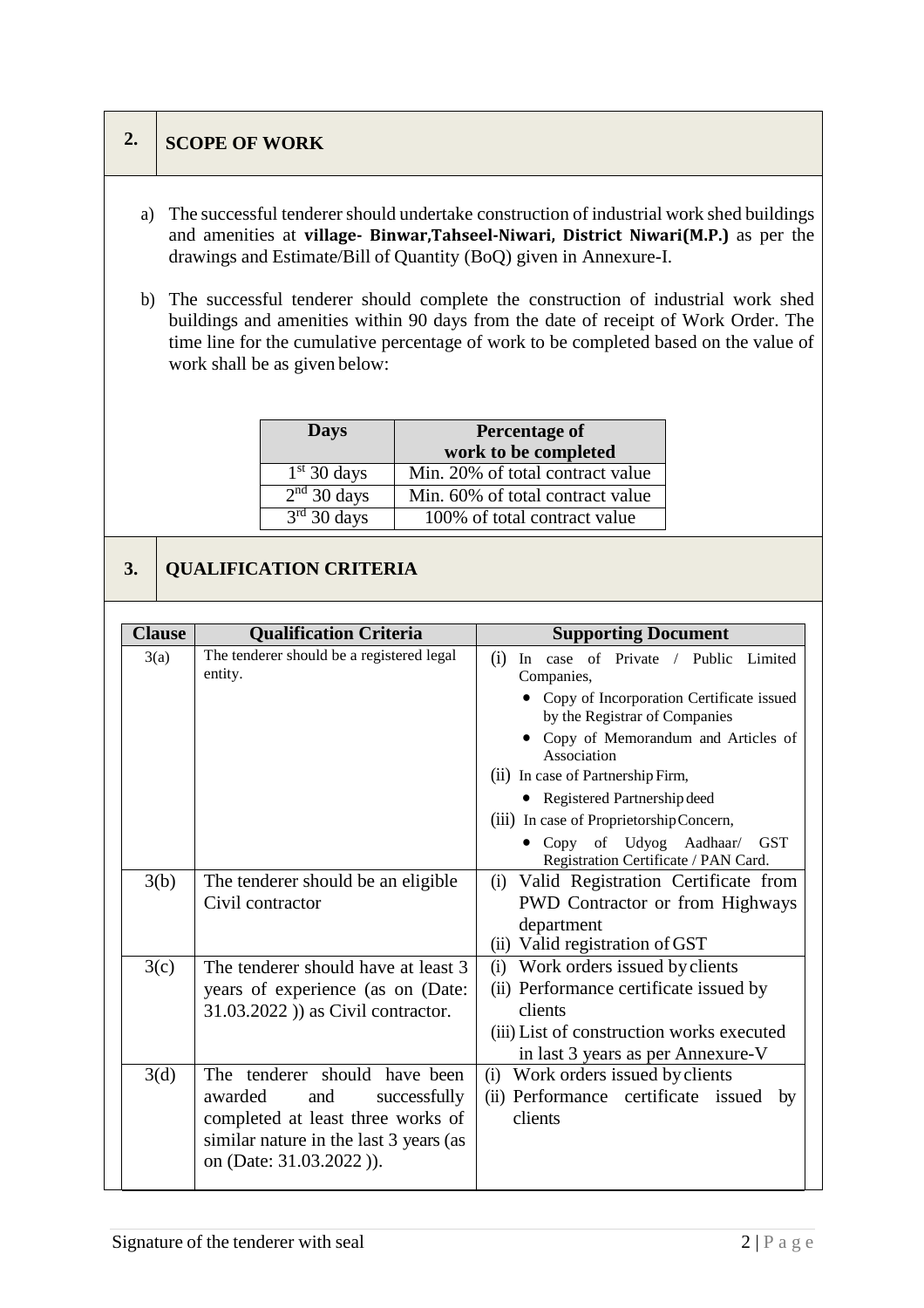| 3(e) | The tenderer should have reported a<br>minimum<br>Average<br>Annual | (i) The average annual turnover<br>statement duly certified<br>by |  |  |
|------|---------------------------------------------------------------------|-------------------------------------------------------------------|--|--|
|      | Turnover of Rs.150.00 lakhs in the                                  | Chartered Accountant as<br>per                                    |  |  |
|      | last three consecutive financial                                    | Annexure IV                                                       |  |  |
|      | years i.e. 2 0 2 1 - 2 0 2 2 )                                      | (ii) The Annual Report/ certified                                 |  |  |
|      |                                                                     | copies of Balance Sheet, Profit &                                 |  |  |
|      |                                                                     | Loss statement along<br>with                                      |  |  |
|      |                                                                     | schedules for                                                     |  |  |
|      |                                                                     | the last 3 consecutive financial                                  |  |  |
|      |                                                                     | vears                                                             |  |  |
| 3(f) | The tenderer should not have been                                   | The declaration form as per Annexure                              |  |  |
|      | blacklisted for supply of any items                                 | VI should be enclosed.                                            |  |  |
|      | or services by any Government                                       |                                                                   |  |  |
|      | departments/agency                                                  |                                                                   |  |  |

## **4. LANGUAGE OF THE TENDER**

The Tender prepared by the tenderer as well as all correspondences and documents relating to the Tender shall be in English language only. If the supporting documents are in a language other than English/Tamil, the notarized translated English version of the documents should also be enclosed.

### **5. PURCHASE OF TENDER DOCUMENTS**

The tender document shall be downloaded from **[www.ppdcmeerut.com/](http://www.ppdcagra.dcmsme.gov.in/)** or

 **www.nisarg.org.in** and **https://[skhilounafoundation.com](https://skhilounafoundation.com/)** . The tendered should give a declaration for not having tampered the Tender document downloaded from Internet (as per Annexure VII).

a) The tender document can be downloaded from (Date: 25/05/2022) to (Date: 14/06/2022).

#### **6. PREBID MEETING**

There will be a pre-bid meeting on Date: 07/06/2022 at Time: 2 P.M. in the office of M/s. **CHARITABLE WELFARE SOCIETY FOR HUMAN KIND AND ANIMALS**, E-7/92,

Flat No. 2, Lala Lajpat Ray Society, Ganga Apartment, Arera Colony, Bhopal - 462016, M.P. during which the prospective tenderers can get clarifications about the tender. The tenderers shall send their queries in writing if any so as to reach IA at least two days prior to the prebid meeting date. The tenderers are advised to check **www.ppdcmeerut.com** or **(www.nisarg.org.in) and https://skhilounafoundation.com**

for up-to-date information like change in date / venue etc., of pre-bid meeting as IA may not be able to identify and communicate with the prospective bidders at this stage. Non attending of pre-bid meeting is not a disqualification.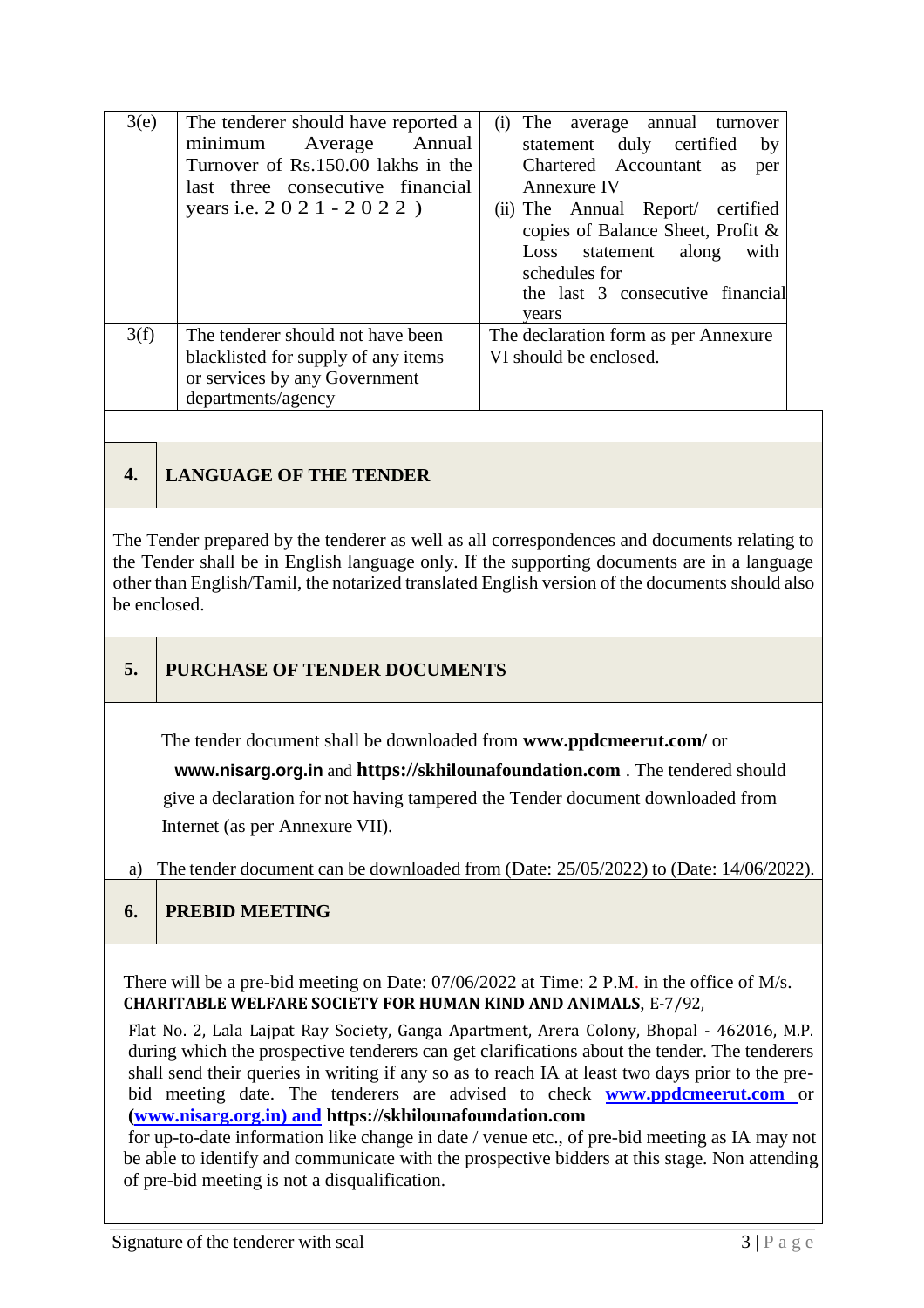## **7. CLARIFICATION ON THE TENDER DOCUMENT**

The tenderers may ask for queries in any of the clauses in the tender document before 48 hours of the opening of the tender. Such queries may be sent in writing to "M/s. (**Charitable Welfare Society for Human kind and Animals,** Address: E-7/92, Flat No. 2, Lala Lajpat Ray Society, Ganga Apartment, Arera Colony, Bhopal - 462016, M.P., or by (manishakhare77@gmail.com). IA will upload the clarification on **[www.ppdcmeerut.com/](http://www.ppdcagra.dcmsme.gov.in/)** or [www.nisarg.org.in.](http://www.nisarg.org.in/)and **[https://skhilounafoundation.com](http://www.itcot.com/)** . It is binding on the part of tenderers to check the above said websites for any amendments or clarifications posted during the entire tender process.

## **8. AMENDMENT OF TENDER DOCUMENT**

IA whether on its own initiative or as a result of a query, suggestion or comment of an Applicant or a Respondent, may modify the tender document by issuing an addendum or a corrigendum at any time before the opening of the tender, with the concurrence of the tender committee. Any such addendum or corrigendum will be uploaded on **[www.ppdcmeerut.com/](http://www.ppdcagra.dcmsme.gov.in/) or**  [www.nisarg.org.in](http://www.nisarg.org.in/) and the same will be binding on all Applicants or Respondents or Tenderers, as the case may be.

## **9. AUTHORISATION OF THE TENDERER**

The Tender should be signed on each page by the tenderer or by the person who is duly authorized for the same by the tenderer.

### **10. PRE-VISIT OF SITE**

The tenderer, on his/her own responsibility, risk and cost, is advised to visit and examine the site of works **village- Binwar,Tahseel-Niwari, District Niwari(M.P.)** and its surroundings and obtain all information that may be necessary for preparing the bid and entering into a contract for the work(s) as mentioned in the Annexure (I).

### **11. SPECIFIC INSTRUCTIONS TO BIDDERS / CONTRACTORS FOR QUOTING OF RATES**

- (a) The contractors are requested to read the detailed specification and quote the rates clearly in the Price bid. Quoting the rates in the Price bid will only be taken up for comparison and shall be final.
- (b) The tenders invited are based on item wise rates mentioned in the estimate of works/BoQ. Any lumpsum deductions or increase or rebate offered either in the tender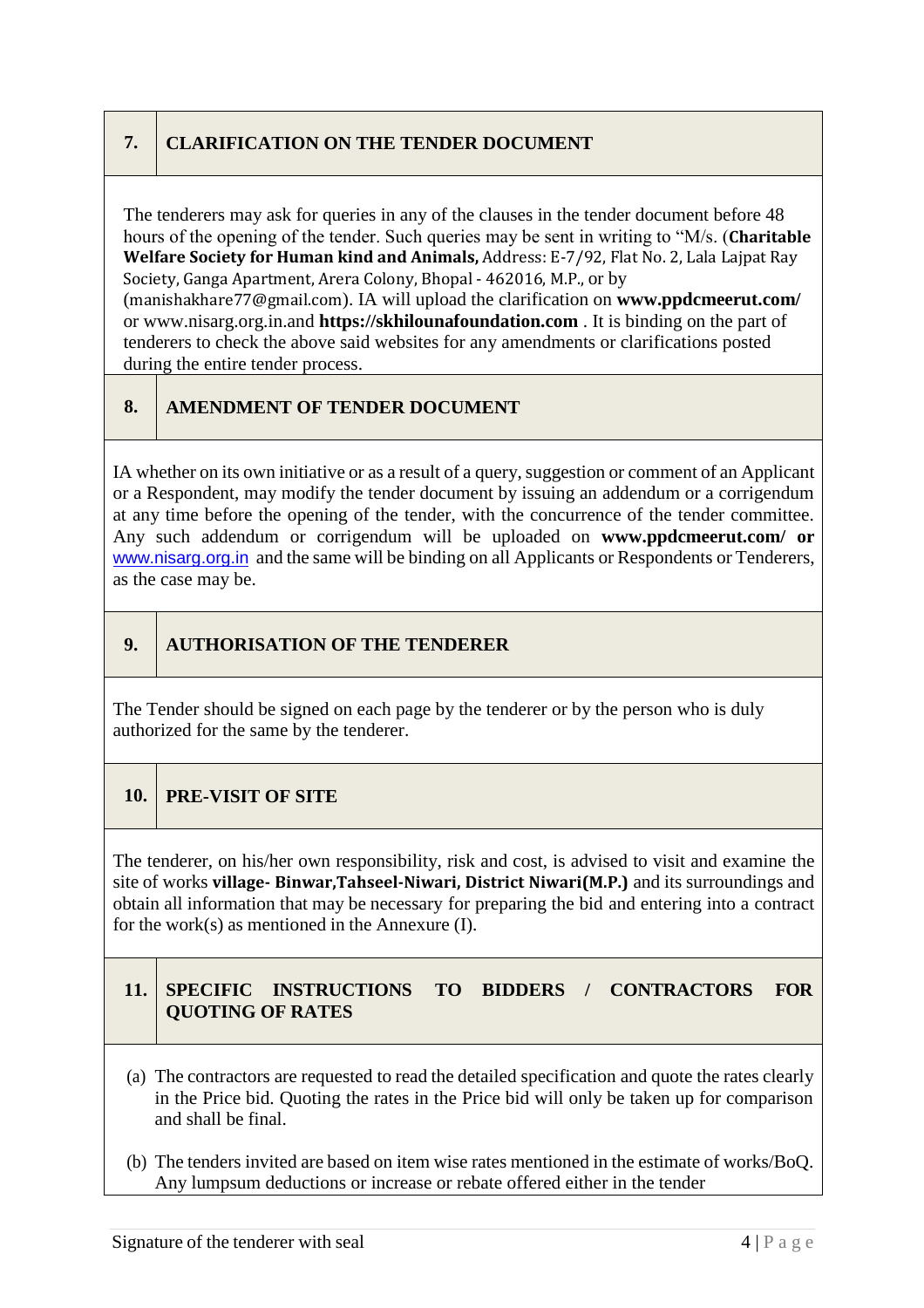or in the covering letter or at any portion of the tender will be ignored and only the rates offered in the Price bid alone will be taken as valid rates and taken up for tender comparison. Rates or Lumpsum amounts for items not called for shall not be included in the tender. Any alteration made by tenderer in the contract form, the conditions to Contract, the drawings, specification, or quantities accompanying the same will not be recognized and if any such alterations are made the tender will be void.

- (c) The tenderer / contractor will make his/her/their own arrangements to procure and use ISI Brand Cement and ISI Brand steel required for the work.
- (d) Itshould be clearly understood that the rate quoted by the tenderer / contractor is inclusive of incidental charges such as conveyance, loading, unloading, stacking at site and testing charges etc., complete.
- (e) The tenderer / contractor will produce test certificate obtained from any one of the Govt. institutions for cement and steel brought to site. And only when the test results confirm to the ISI specification they will be allowed to be used in the works.
- (f) The tenderer / Contractor should strictly follow above instructions without fail.

### **12. SUBMISSION OF TENDER IN TWO COVER SYSTEM**

(a) Every page of the terms and conditions of the tender document should be signed and enclosed with the tender, in token of having accepted the tender conditions. Failing which the tender will be rejected summarily.

#### **(b)** Tenders should be submitted in **twoparts:**

- i. Part I will cover technical bid and
- ii. Part II will cover pricebid
- (c) Tenderers should ensure submission of all documents pertaining to Part-I and Part II proposals separately as per the Check list given in Annexure -XI.
- **(d)** Tenderers are requested to place Part I and Part II documents in separate sealed covers. Part I cover to be superscripted as **"Part I – Technical bid"** and Part II cover to be superscripted as **"Part II – Price bid"** respectively, mentioning the name and address of the Tenderer in each of the both covers. These two sealed covers (Part I and Part II) must be placed in a single outer cover superscripted as **"Tender for the construction of work shed buildings and amenities for WOOD BASED TOYS CLUSTER**" and addressed to **"**M/s. **Charitable Welfare Society for Human kind and Animals,** Address: E-7/92, Flat No. 2, Lala Lajpat Ray Society, Ganga Apartment, Arera Colony, Bhopal - 462016, M.P." mentioning the name and address of the Tenderer in the outer cover. **Tenders shall be submitted in sealed cover and unsealed tenders would summarily be rejected.**
- (e) Tenders should be dropped only in the tender box kept at the office of "**"(**M/s. **Charitable Welfare Society for Human kind and Animals,** Address: E-7/92, Flat No. 2, Lala Lajpat Ray Society, Ganga Apartment, Arera Colony, Bhopal - 462016, M.P.)" on or before (Time 2 P.M.) on (Date 14/06/2022). Tenders will not be received by hand.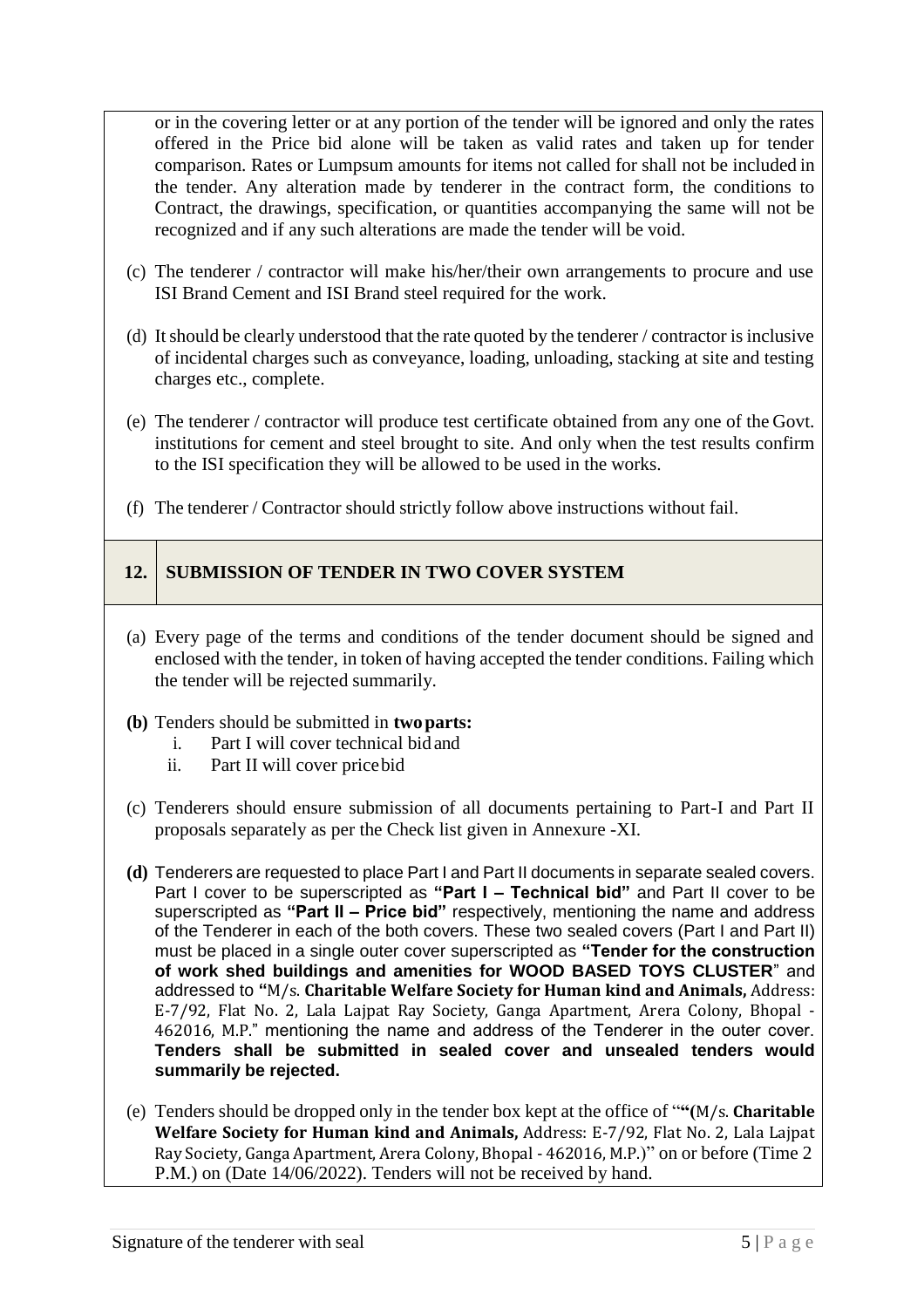- (f) Alternatively, the tenders can be submitted through registered post so as to reach the above address on or before (5PM) on (14/06/2022). Tenders received after the specified time will not be considered and IA will not be liable or responsible for any postal delays.
- (g) A tender once submitted shall not be permitted to be altered or amended.

## **13. EARNEST MONEY DEPOSIT**

- (a) EMD of Rs. 50,000/- (Rs Fifty thousand only) in the form of a Demand Draft of a scheduled bank in the name of **Charitable Welfare Society for Human kind and Animals Bhopal Madhya Pradesh,** valid for 60 days from the date of opening of the tender. The firm registered with NSIC as a manufacturer for the supply of the same category of item for which the party is submitting quotation will be exempted from submission of EMD. Intended parties will have to give proof of registration along with their quotation. EMD of the unsuccessful bidders shall be refunded without any interest at the earliest after the finalization of the purchase of the concerned item.
- (a) The tenderer should submit "**BID SECURITY DECLARATION**" as per the format given in Annexure VIII, failing which the bid is liable for rejection.
- (b) If the tenderer emerges as the successful bidder and after subsequent issuance of letter of acceptance by the IA, failure to sign the agreement, to remit the Security Deposit or to execute the contract as per tender conditions, will result in blacklist of the firm upto a maximum period of 3 years.

**14. VALIDITY**

- (a) The rate quoted in the Tender should be valid for the acceptance by the IA for a minimum period of 90 days from the date of opening of the Tender.
- (b) The accepted rate of the successful tenderer is valid till the entire contract is fully completed. Escalation in the rates will not be entertained under any circumstances.

### **15. OPENING AND EVALUATION OF THE TENDER**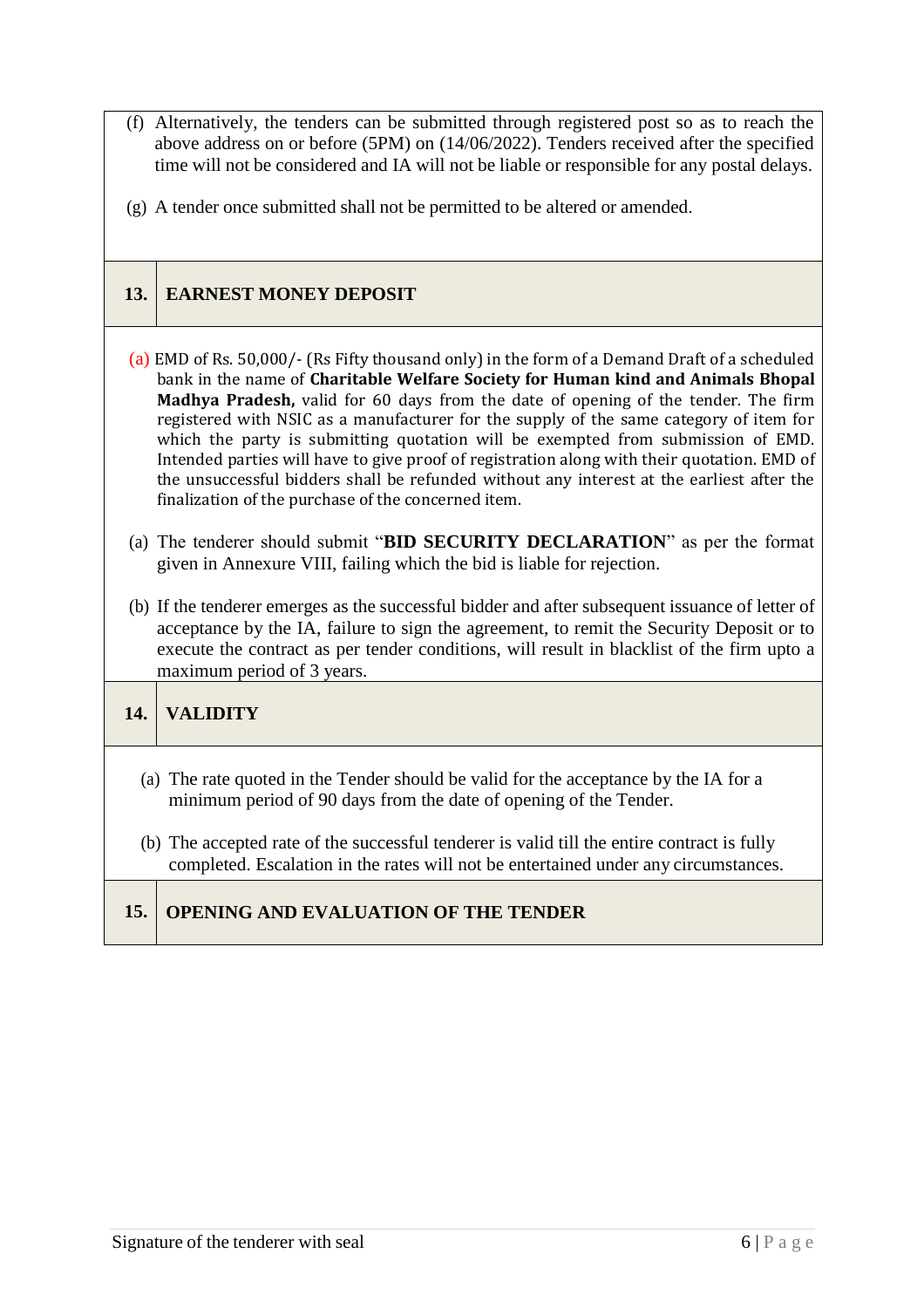- (a) The tender box will be closed at (5 P.M.) as per the office clock on (14/06/2022) and the received tenders in the tender box will only be opened. Tenders received after specified date and time will not be accepted. The Tender will be opened by the Tender committee at 2 P.M. on the same day in the presence of the available Tenderers/ representatives of the Tenderers who choose to be present. The Tenderers or their authorized agents are allowed to be present at the time of opening of the tenders.
- (b) Tender Committee will inform the attested and unattested corrections, before the Tenderers and sign all such corrections in the presence of the Tenderers. If any of the Tenderers or agents not present then, in such cases the Committee will open the tender of the absentee Tenderer and take out the unattested corrections and communicate it to them. The absentee Tenderer should accept the corrections without any question whatsoever.
- (c) If the date fixed for opening of the tender happens to be a Government holiday, the sealed tenders will be received up to (14/06/2022.) on the next working day and opened at (5 P.M.) on the same day.
- (d) The Technical bid will be evaluated by the tender committee in terms of the qualification Criteria. The committee reserves the right to disqualify any of the tender in case the Committee is not satisfied with the documents furnished.
- (e) After the completion of evaluation of technical bids, the tenderers declared as qualified by the Committee, will be informed the date of opening of Price bid (Part II).

### **16. PRICE OFFER**

- (a) The Price bid should be kept only in the Part II cover.
- (b) The price bid should be prepared as perAnnexure-X.
- (c) The price should be neatly and legibly written both in figures and words.
- (d) In case of discrepancy between the prices quoted in words and figures lower of the two shall be considered.
- (e) If a bidder quotes NIL charges/consideration, the bid shall be treated as unresponsive and will not be considered.
- (f) Part-II bid should not contain any commercial conditions. Variation in the commercial terms and conditions of the tender will not be accepted.

### **17. EVALUATION OF THE PRICE**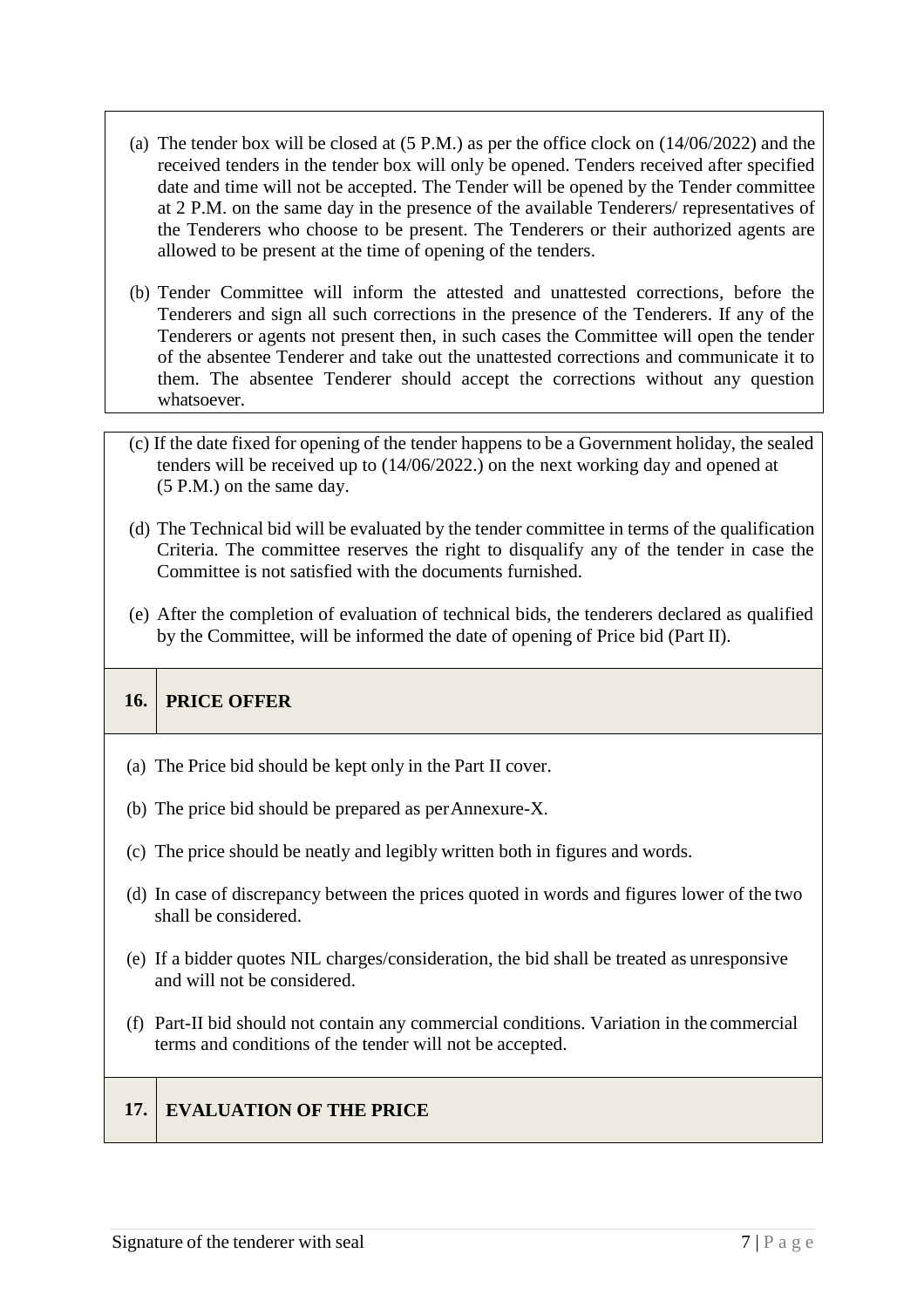- (a) The Tender committee will examine for complete, properly signed and error-free nature of the Price bid (Part II)
- (b) The comparison of the rates offered shall be based on the total all inclusive rates offered (i.e. sum of all inclusive rate offered for all the tendered items).

## **18. AWARD OF CONTRACT**

- (a) The Tenderer who has quoted lowest price (L1) will be issued the 'Letter of Acceptance' by the Implementing Agency.
- (b) In unavoidable circumstances, such as receipt of very limited bids or the proposal prices are substantially higher than the market value / updated cost estimate or available budget, the committee may decide upon resorting to Negotiation with the

lowest evaluated responsive bidder. In such cases, the Tenderer who has quoted lowest price (L1) will be invited for negotiations and after finalizing the negotiated rate, Letter of Acceptance will be issued.

## **19. SECURITY DEPOSIT**

- a) On receipt of the Letter of Acceptance from IA, the successful tenderer should remit a Security Deposit (SD) of **10% of the value of the contract** in the form of Account payee Demand Draft from any Indian Nationalized/Scheduled Commercial Bank or irrevocable Bank Guarantee with a validity period of one year in favour of "(**Charitable Welfare Society for Human kind and Animals Bhopal Madhya Pradesh** ", payable at Bhopal District Bhopal, M.P., within 10 (Ten) working days from the date of receipt of letter of acceptance.
- (a) Any other amount pending with IA will not be adjusted under any circumstances, against the Security Deposit if so requested.
- (b) Security Deposit amount remitted will not earn any interest.

## **20. AGREEMENT**

The successful tenderer should execute an agreement as may be drawn up to suit the conditions on a non-judicial stamp paper of value, as prescribed in law on the date of remittance of Security Deposit and shall pay for all stamps and legal expenses incidental thereto. In the event of failure to execute the agreement, within the time prescribed, the SD amount remitted bythe tenderer will be forfeited besides cancelling the Tender.

## **21. ISSUE OF WORK ORDER**

After payment of Security Deposit and successful execution of the agreement, Work Order will be released within 10 days by the IA. The successful tenderer should complete the construction of industrial work shed buildings and amenities within 90 days from the date of receipt of Work Order.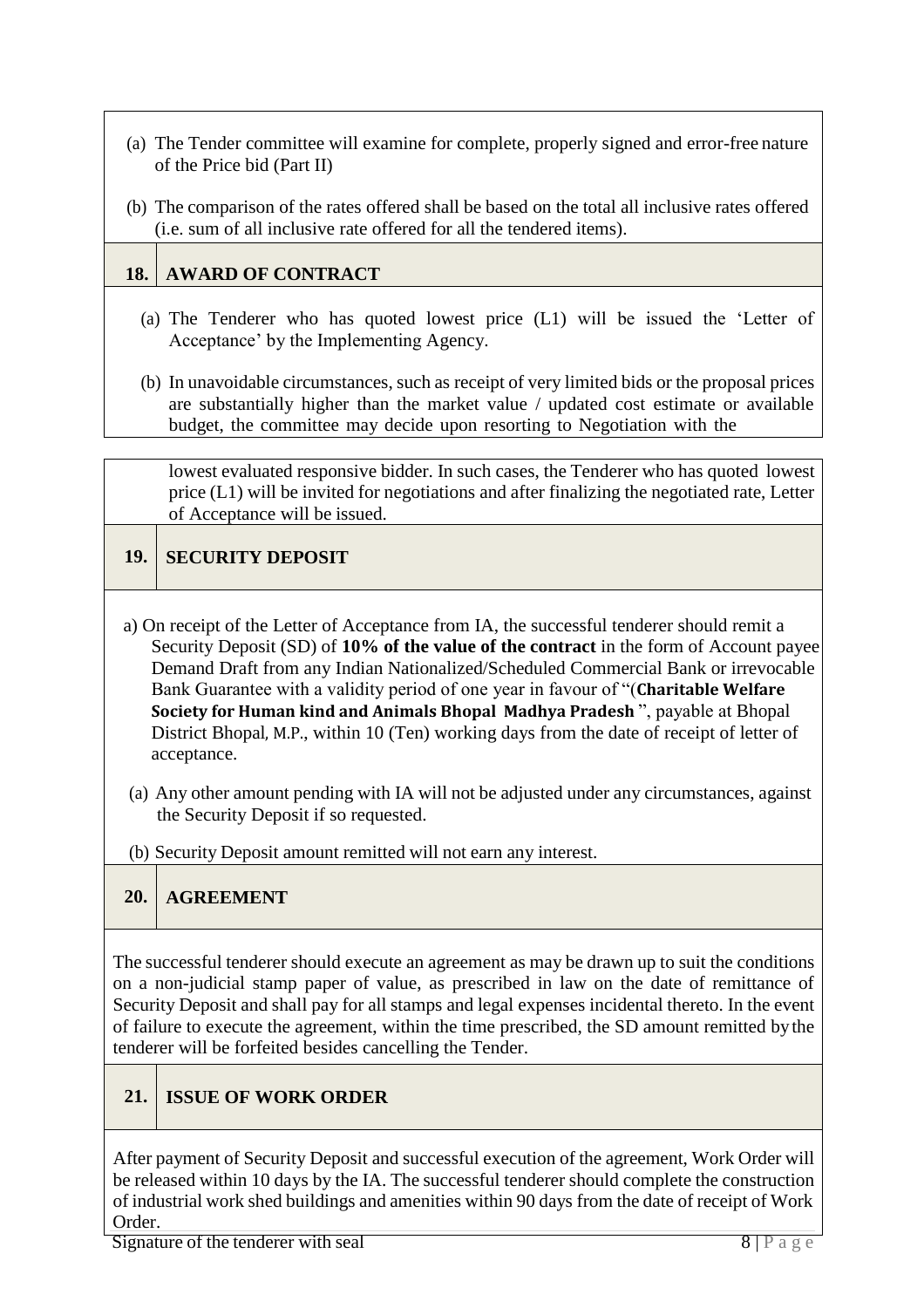## **22. PERFORMANCE GUARANTEE**

- (a) The machineries, equipments and its accessories are to be guaranteed for a period of 12 months from the date of completion of performance test against manufacturing defect, bad workman ship or poor performance.
- (b) During performance guarantee period of 12 months the successful tenderer should attend any call from SPV/IA immediately, in case of any problems, related to operation or malfunctioning of the machinery, equipments & accessories, without any delay for regular operation of the machinery. The above service should be done at Free of cost.
- (c) The successful tenderer should submit bank guarantee equivalent to 10% of the total value of contract valid for 1 year towards performance guarantee.
- (d) After completion of one year performance guarantee period successfully, theperformance security (bank guarantee) furnished by the tenderer will be returned tohim, after recovery of dues if any.

## **23. EMPLOYMENT OF TECHNICAL ASSISTANTS**

- (a) The tenderer shall employ qualified technical persons at his cost to supervise the work and the tenderer should ensure the presence of the technical persons at the site of work during working hours, monitoring all items of works and paying extra attention to such works as may demand special attention.
- (b) A movement register should be opened and maintained for Technical persons employed by the Contractor. The Technical persons should note the arrival and the departure timings every day along with their initials in a register. Such Register should be produced during inspection of the Inspecting Officers (Tender committee members).

### **24. PAYMENT TERMS**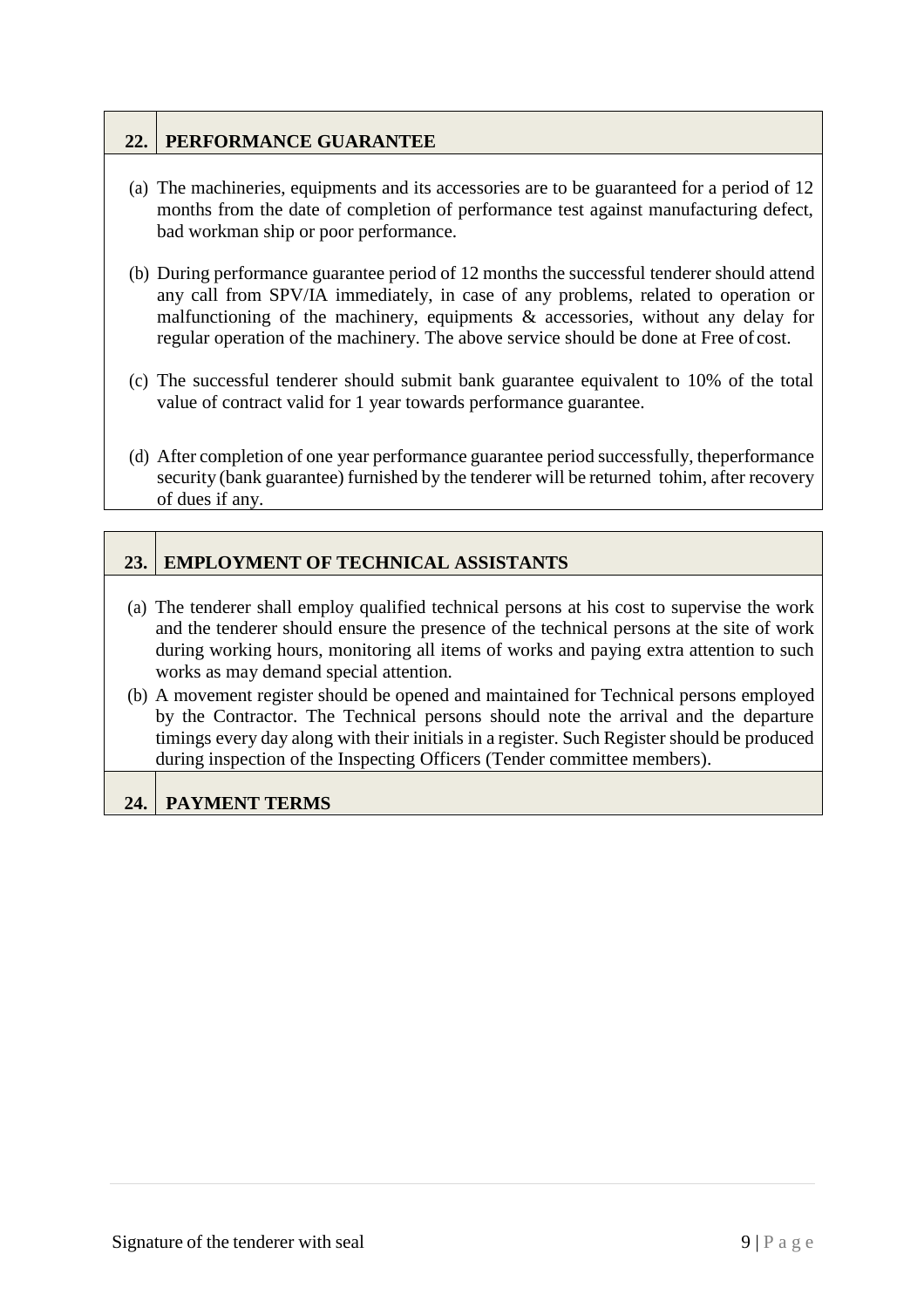- (a) **20% of contract value** will be paid, as advance against bank guarantee on execution of agreement. The Tenderer should produce Bank guarantee for the equal amount, which should be valid for a minimum period of 12 months. If necessary the bank guarantee should be extended for the required period as requested by the IA.
- (b) **20% of the contract value** will be paid on completion of Foundation level works and submission of Stage level completion certificate by a Chartered Engineer, based on the inspection report by Tender Committee.

**(OR)** Alternatively, the bidder may opt for **40% of Contract value** on completion of Foundation level works and submission of Stage level completion certificate by a Chartered Engineer, based on the inspection report by Tender Committee, instead of claiming first installment of **20% as advance payment** against bank guarantee.

- (c) **20% of the contract value** will be paid on completion of lintel level works and submission of Stage level completion certificate by a Chartered Engineer, based on the inspection report by Tender Committee.
- (d) **20% of the contract value** will be paid on completion of roof level works including truss and sheet laying works and submission of Stage level completion certificate by a Chartered Engineer, based on the inspection report by Tender Committee.
- (e) **The balance 20% and SD** will be released only after satisfactory completion of the entire contract based on the inspection report by Tender Committee and submission of Chartered Engineer's work completion & valuation certificate and bank guarantee equivalent to 10% of the total value of contract valid for 6 months towards Defect **Liability**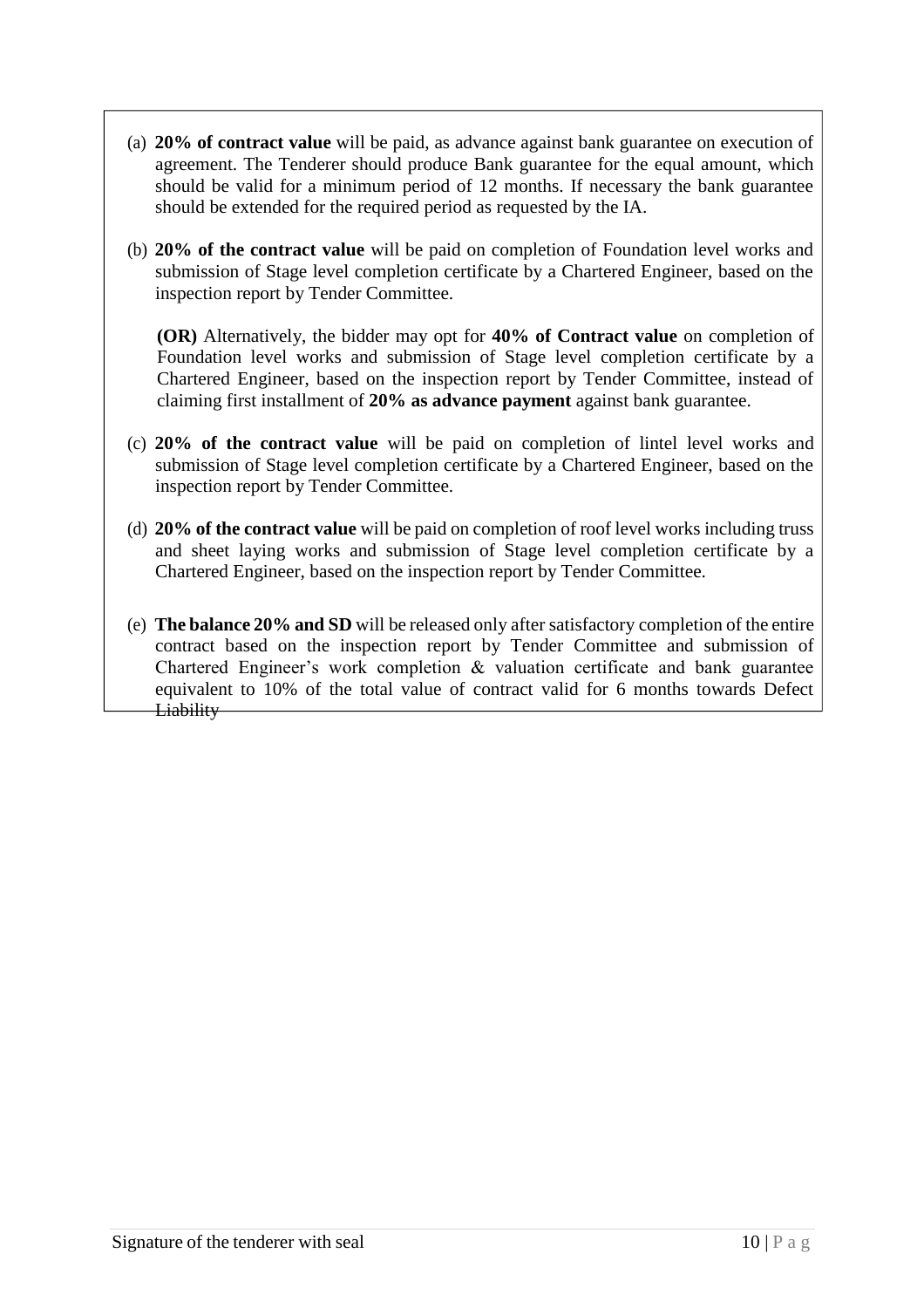- (f) IA also reserves the right to recover any dues from the tenderer, which is found on later date, during audit/excess payment, after final settlement is made to them. The successful tenderer is liable to pay such dues to the IA immediately on demand, without raising any dispute/protest.
	- (f) All the Invoice/Bill and Voucher made in the Name of SPV, i.e. M/s **Swaatmak Khilouna Foundation**

#### **25. PENALTY**

- (a) Failure to execute the entire contract within the stipulated time as mentioned in Clause 21, due to delay on the part of the Contractor from the date of issue of work order / advance payment, as the case may be, will attract a penalty of 1% per week, on the full value of the contract upto a maximum of 5%. Delays, on the part of Contractor, beyond that period will result in cancellation of the Contract.
- (b) Implementing agency reserves the right to inspect the site at any point of timeduring the contract period to ensure the progress and quality of work carried out. During the inspection, if any discrepancies found in the quality of work / material used, the IA, with the approval of the tender committee, reserves the right to order for any rework(s)  $/$ replace any item(s) of material, as the case may be, in order to ensure the quality of work / progress as per the contract terms.
- (c) All the materials used for construction shall be first use, new, high quality material. Old or Used materials will not be accepted and if found, the decision of Committee, either for rework / replace / deduction in payment shall be binding on the contractor.
- (d) Any delay on the part of IA should be intimated and sorted out immediately without affecting the progress of works.

#### **26. FORCE MAJEURE**

- (a) Force Majeure means an event beyond the control of the bidder and not involving the bidder's fault of negligence and not foreseeable. Such event may include but not limited to the acts of Nature such as fire, flood, epidemic, etc., and other events such as wars, revolutions, quarantine restrictions, etc.
- (b) If a Force Majeure situation arises, the bidder shall promptly notify IA of such conditions and the causes thereof through e-mail within 24 hours of such event. Unless otherwise, directed by IA in writing, the bidder shall continue to perform his obligations under the Contract to a reasonably practical extent and shall seek all reasonable alternative means for effective performance of the Contract in time.
- (c) The bidder, to the extent rendered unable to perform its obligations or part thereof under the Agreement as a consequence of the Force Majeure Event shall be excused from performance of the obligations. Provided that, the excuse from performance shall be of no greater scope and of no longer duration than is reasonably warranted by the Force Majeure Event.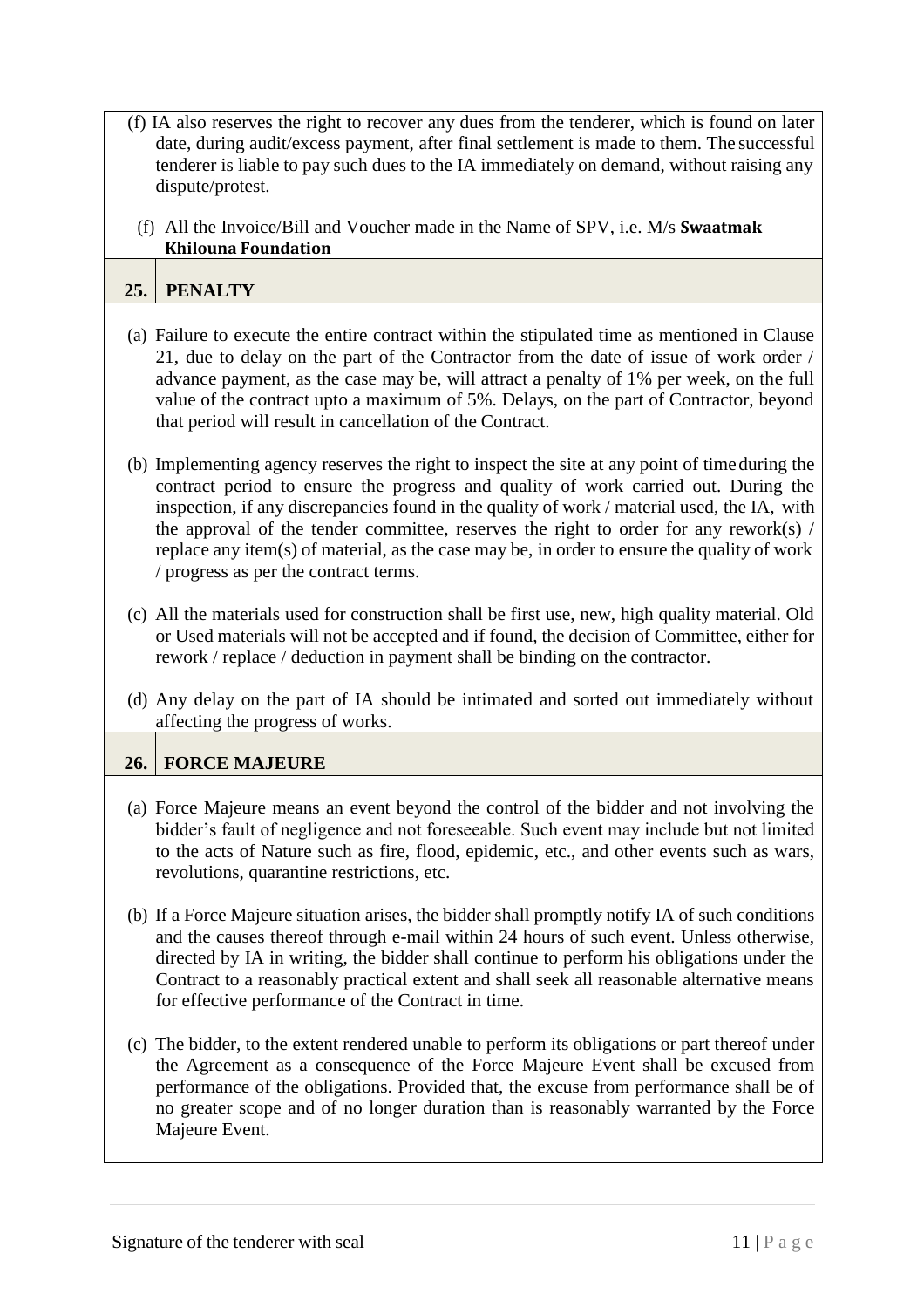- (d) The bidder should bear its costs, if any, incurred as a consequence of the Force Majeure Event.
- (e) The bidders shall be granted, extension of time specified in the contract for the performance of any obligation by such period not exceeding the period duringwhich the relative performance was affected by the Force Majeure Event and permissible under Applicable Law.

## **27. TERMINATION OF CONTRACT**

IA reserves the right to terminate the contract at any time during the validity period on account of non-fulfillment of contract or for any of the reasons.

**28. GENERAL CONDITIONS**

- (f) Conditional tender in any form will not be accepted.
- (g) Any notice regarding any matters, to the contractor shall deemed to be sufficiently served, if given in writing to his usual or last known place of business.
- (h) Tender committee reserves the right to relax or waive or amend any of the tender conditions.
- (i) The successful tenderer shall not outsource/off load either full or part of the work to any other agency / individual.
- (j) If the performance of the tenderer is not as per the schedule, then tender committee reserves the right to cancel / reallocate full or part of the contract, at any stage of the contract execution.

### **29. ARBITRATION**

- (a) In case of any dispute in the tender, including interpretation, if any, on the clausesof the tender or the agreement to be executed, the matter shall be referred by IA / Tenderer to an Arbitrator to be appointed by the Parties hereto by mutual agreement. If no such Arbitrator could be appointed by mutual consent, the matter may then be referred to the CEO, PPDC for nominating an Arbitrator, the Arbitration proceedings being governed by the Arbitration and Conciliation (Amendment) Act 2015.
- **(b)** The venue of the Arbitration shall be at the (Name of the IA **Charitable Welfare Society for Human kind and Animals,**

Address: E-7/92, Flat No. 2, Lala Lajpat Ray Society, Ganga Apartment, Arera Colony, Bhopal - 462016, M.P..The decision of the Arbitrator

shall be final and binding on both the parties to the Arbitration.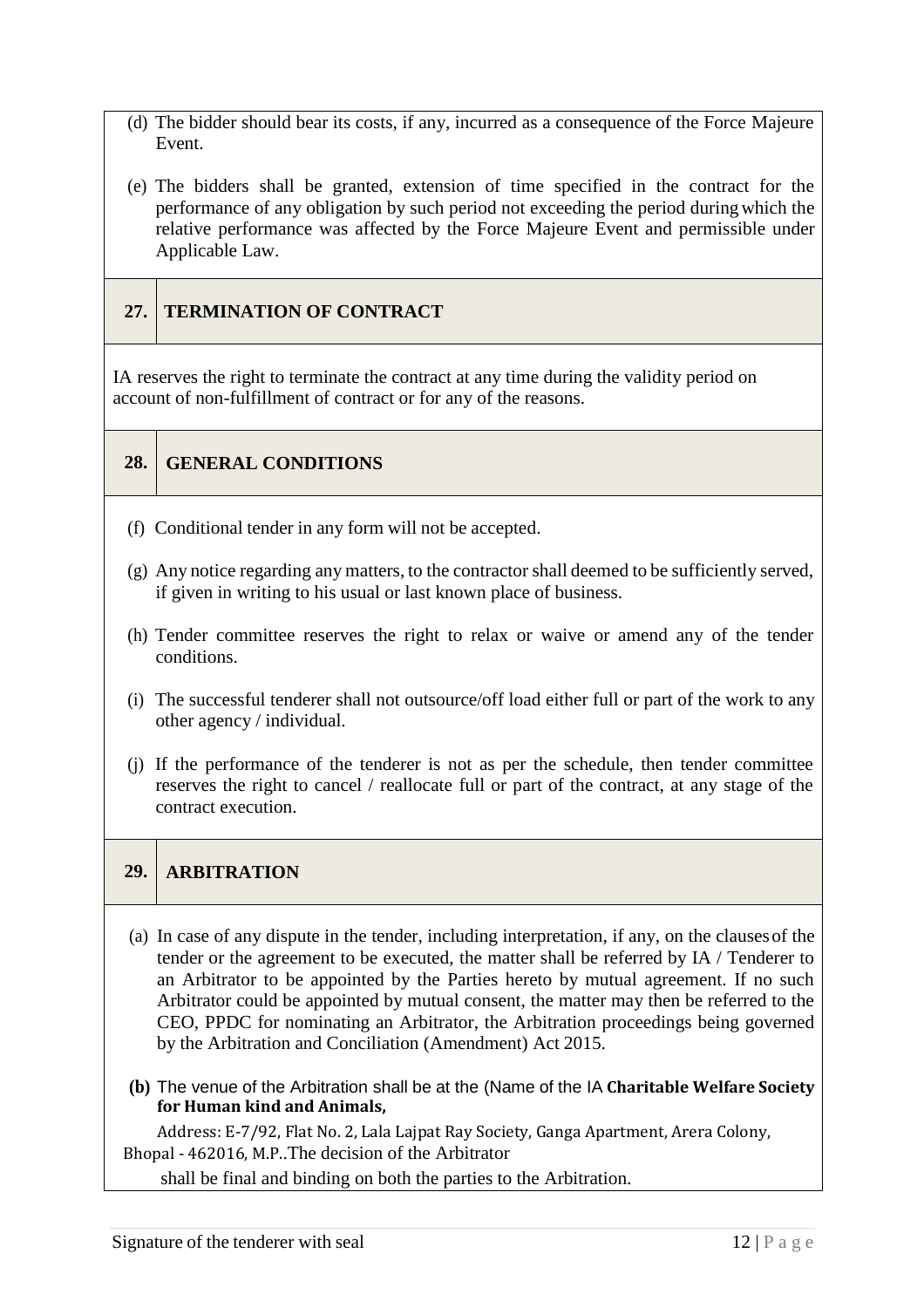(c) The Arbitrator may with the mutual consent of the parties, extend the time for making the award. The award to be passed by the Arbitrator is enforceable in the court at (Address: ) only.

### **30. JURISDICTION OF THE COURT**

Any dispute arising out of non-fulfillment of any of the terms and conditions of this Agreement or any other dispute arising out of the arbitration award will be subject to the jurisdiction of the Courts in the City of (Address: ) only.

We agree to the above terms and conditions.

**SIGNATURE OF THE TENDERER:** 

**DATE:**

**NAME IN BLOCK LETTERS:** 

**DESIGNATION:**

**ADDRESS:**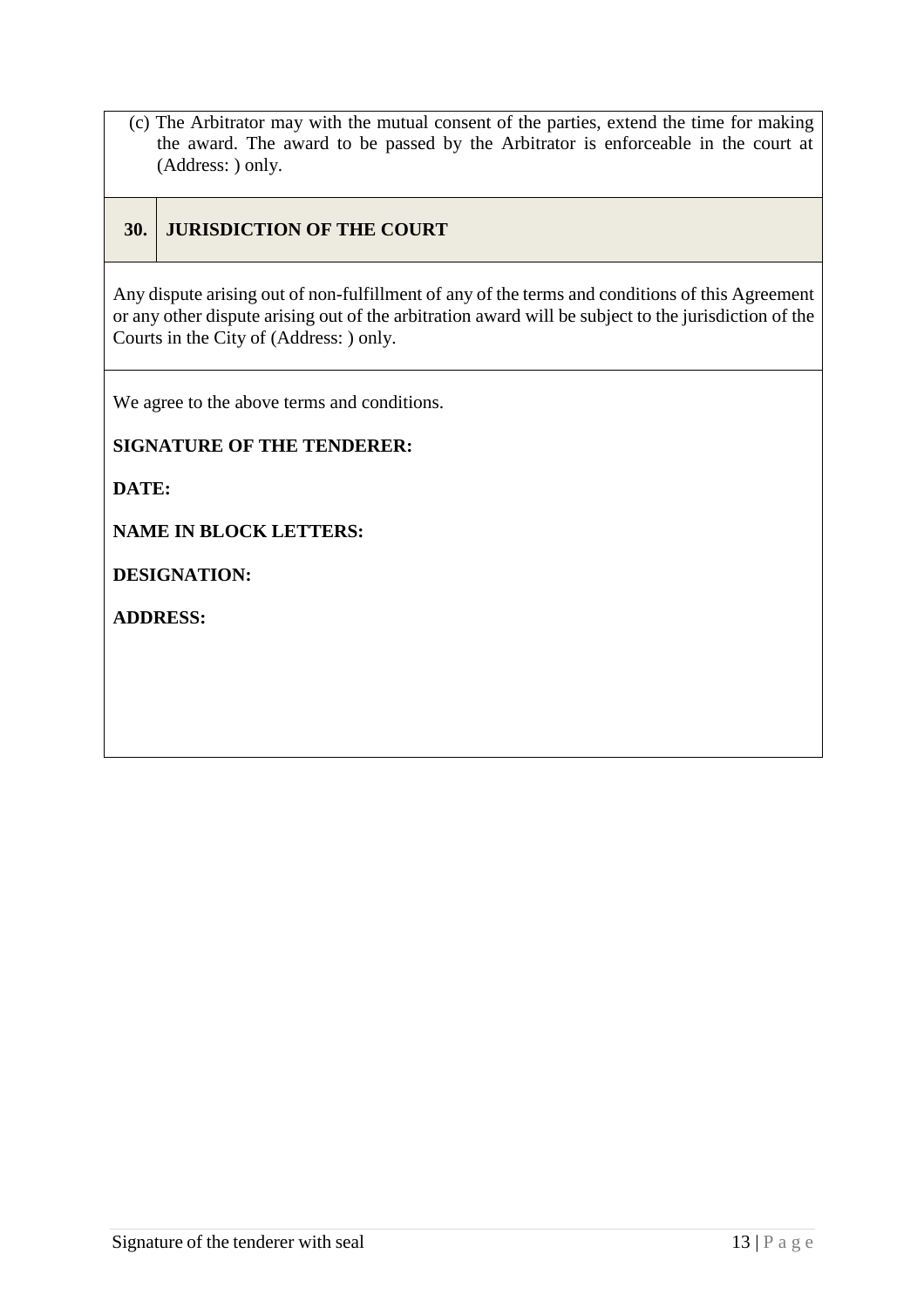#### Annexure - I

## **CONSTRUCTION OF INDUSTRIALWORK SHED BUILDINGS AND AMENITIES FOR THE COMMON FACILITY CENTER OF (WOOD BASED TOYS CLUSTER) (COVERINGAREA**

|                          | 8000 SQ. FT.)                                                                              |                        |             |  |  |  |
|--------------------------|--------------------------------------------------------------------------------------------|------------------------|-------------|--|--|--|
| S.NO                     | Sub-head/items of work                                                                     | QTY.                   | <b>UNIT</b> |  |  |  |
|                          |                                                                                            |                        |             |  |  |  |
| $\mathbf{1}$             | Earth work in excavation is foundation trenches or drains                                  | 60.00                  | <b>CUM</b>  |  |  |  |
|                          | including dressing of sides and ramming ofbottoms lift up to                               |                        |             |  |  |  |
|                          | 1.50 m including getting out of the excavated soil and disposal                            |                        |             |  |  |  |
|                          | of surplus excavated                                                                       |                        |             |  |  |  |
|                          | loose/soft soil.                                                                           |                        |             |  |  |  |
|                          |                                                                                            |                        |             |  |  |  |
| $\overline{2}$           | Providing and laying cement concrete in foundation andplinth                               | 50.00                  | <b>CUM</b>  |  |  |  |
|                          | excluding the cost of centering and shuttering in 1:4:8 (1cement                           |                        |             |  |  |  |
|                          | :54 coares and: 8 graded stone                                                             |                        |             |  |  |  |
|                          | aggregate 40mm nominal size).                                                              |                        |             |  |  |  |
|                          |                                                                                            |                        |             |  |  |  |
| 3                        | Random rubble Stone Masonry for foundation and plinth in                                   | 40.00                  | <b>CUM</b>  |  |  |  |
|                          | Cement sand mortar above 30 cm thick wall in cement mortar                                 |                        |             |  |  |  |
|                          | 1:6 (1 Cement :6 Sand)                                                                     |                        |             |  |  |  |
|                          |                                                                                            |                        |             |  |  |  |
| 4                        | Filling and laying murrum/copra including all labourmaterial                               | 120.00                 | <b>CUM</b>  |  |  |  |
|                          | etc complete.                                                                              |                        |             |  |  |  |
|                          |                                                                                            |                        |             |  |  |  |
| 5                        | ACC Blocks Masonry for superstructure above plinth level and                               | 125.00                 | <b>CUM</b>  |  |  |  |
|                          | up to five level in Cement sand mortar above 20 cm thick wall                              |                        |             |  |  |  |
|                          | in cement mortar 1:6 (1 Cement :6<br>Sand) Including Partition wall for different sections |                        |             |  |  |  |
|                          |                                                                                            |                        |             |  |  |  |
| 6                        | Reinforcement for R.C.C. Work I/c bending, bindingand                                      |                        |             |  |  |  |
|                          | placing in position complete. Tor-steel                                                    |                        |             |  |  |  |
|                          | Bar.                                                                                       |                        |             |  |  |  |
|                          | B) Mild steel bars                                                                         | 4000.0<br><sup>n</sup> | kgs         |  |  |  |
|                          |                                                                                            |                        |             |  |  |  |
| $\overline{\phantom{a}}$ | Providing from works I/c centering and shuttering so asto give                             | 250.00                 | sqm         |  |  |  |
|                          | a rough finish, strutting and propping etc. Height of propping                             |                        |             |  |  |  |
|                          | and centering below supporting floor to ceiling not exceeding                              |                        |             |  |  |  |
|                          | 4m and removal of the same for in situ reinforced concrete and                             |                        |             |  |  |  |
|                          | plain concrete work in a) Foundation, footing, bases of                                    |                        |             |  |  |  |
|                          | columns etc and                                                                            |                        |             |  |  |  |
|                          | mass concrete.                                                                             |                        |             |  |  |  |
| 8                        | b) columns, pillars, posts, and struts (s q u a r e, rectangular                           | 60.00                  | sqm         |  |  |  |
|                          | or polygon in plan)                                                                        |                        |             |  |  |  |
|                          |                                                                                            |                        |             |  |  |  |
|                          | <b>RCC FOR FOOTING +PLINTH BEAM</b>                                                        |                        |             |  |  |  |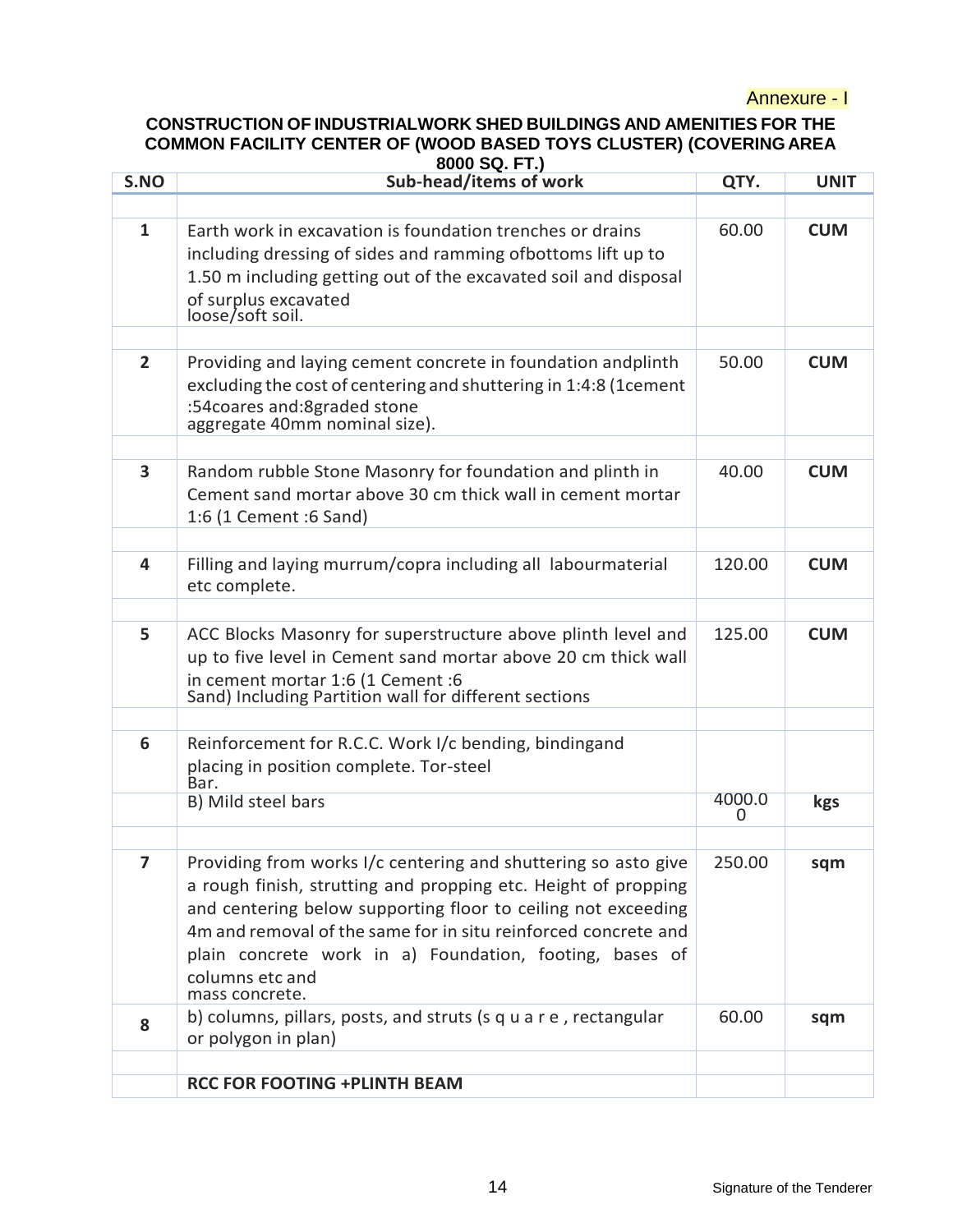| 9  | Reinforced cement concrete work in foundation, footing, bases                                                                                                                                                                                                                                                                                                                                                                      | 50.00   | <b>CUM</b> |
|----|------------------------------------------------------------------------------------------------------------------------------------------------------------------------------------------------------------------------------------------------------------------------------------------------------------------------------------------------------------------------------------------------------------------------------------|---------|------------|
|    | of column etc. and mass concrete, excluding cost of centering,                                                                                                                                                                                                                                                                                                                                                                     |         |            |
|    | shuttering and :3 graded stone<br>aggregate 20 mm nominal size).                                                                                                                                                                                                                                                                                                                                                                   |         |            |
| 10 | Reinforced cement concrete work in foundation, footing, bases                                                                                                                                                                                                                                                                                                                                                                      |         | <b>CUM</b> |
|    | of column etc. and mass concrete, excluding cost of centering,                                                                                                                                                                                                                                                                                                                                                                     |         |            |
|    | shuttering and :3 graded stone                                                                                                                                                                                                                                                                                                                                                                                                     |         |            |
|    | aggregate 20 mm nominal size). for Machinery foundation                                                                                                                                                                                                                                                                                                                                                                            |         |            |
|    |                                                                                                                                                                                                                                                                                                                                                                                                                                    |         |            |
|    | <b>RCC FOR COLUMN</b>                                                                                                                                                                                                                                                                                                                                                                                                              |         |            |
| 11 | Reinforced cement concrete work in columns, pillars, piers,<br>abutments, post and struts up to floor two level I/c plastering the<br>exposed surface with cement 1:3 (1 cement :3 fine sand) of<br>thickness not exceeding 6mm thickness to give a smooth and<br>even surface but excluding the cost of centering shuttering &<br>reinforcement 1:1.5:3 (1cement :1.5 coarse sand: 3<br>graded stone aggregate 20mm nominal size) | 36.00   | <b>CUM</b> |
|    |                                                                                                                                                                                                                                                                                                                                                                                                                                    |         |            |
| 12 | 15MM cement plaster 1:4 (1 cement: 4 coarse sand)                                                                                                                                                                                                                                                                                                                                                                                  | 850.00  | sqm        |
|    |                                                                                                                                                                                                                                                                                                                                                                                                                                    |         |            |
| 13 | Providing & fixing rolling shutters of approved make made of 80<br>mm weight M.S. Lath interlock to gather thought their entries<br>length or jointed to gather at the end-by-end brackets plates,<br>(guides) Chanel of arrangement for inside & outside looking with<br>push pull operation complected but excluding the cost of hood<br>cover spring. Shutter having width below 3.5 m                                          | 45.00   | sqm        |
| 14 | Providing & fixing wall bearing for rolling shutters.                                                                                                                                                                                                                                                                                                                                                                              | 4.00    | each       |
|    |                                                                                                                                                                                                                                                                                                                                                                                                                                    |         |            |
| 15 | Providing corrugated G.I sheet roofing fixing with G.I.J or L hooks<br>bolts and nuts 8 mm dia with bitumen and G.I limpet washer<br>filling with white lead and including a coat of approved steel<br>primer and two coats of approved paint on over lapping of sheet<br>complete (up to a pinch of 60 degree) & excluding the cost of<br>purlin rafter and truss, for class of sheet 1:60 mm thick.                              | 700.00  | sqm        |
|    |                                                                                                                                                                                                                                                                                                                                                                                                                                    |         |            |
| 16 | Steel work in built up tubular trusses including cutting, hoisting,<br>fixing in position & including a coat of approved steel primer and<br>two coat of approved paint conforming special shape<br>washer etc. completed electric resistant welded tube<br>(conforming to IS:1611-<br>1979)                                                                                                                                       | 8000.00 | kg         |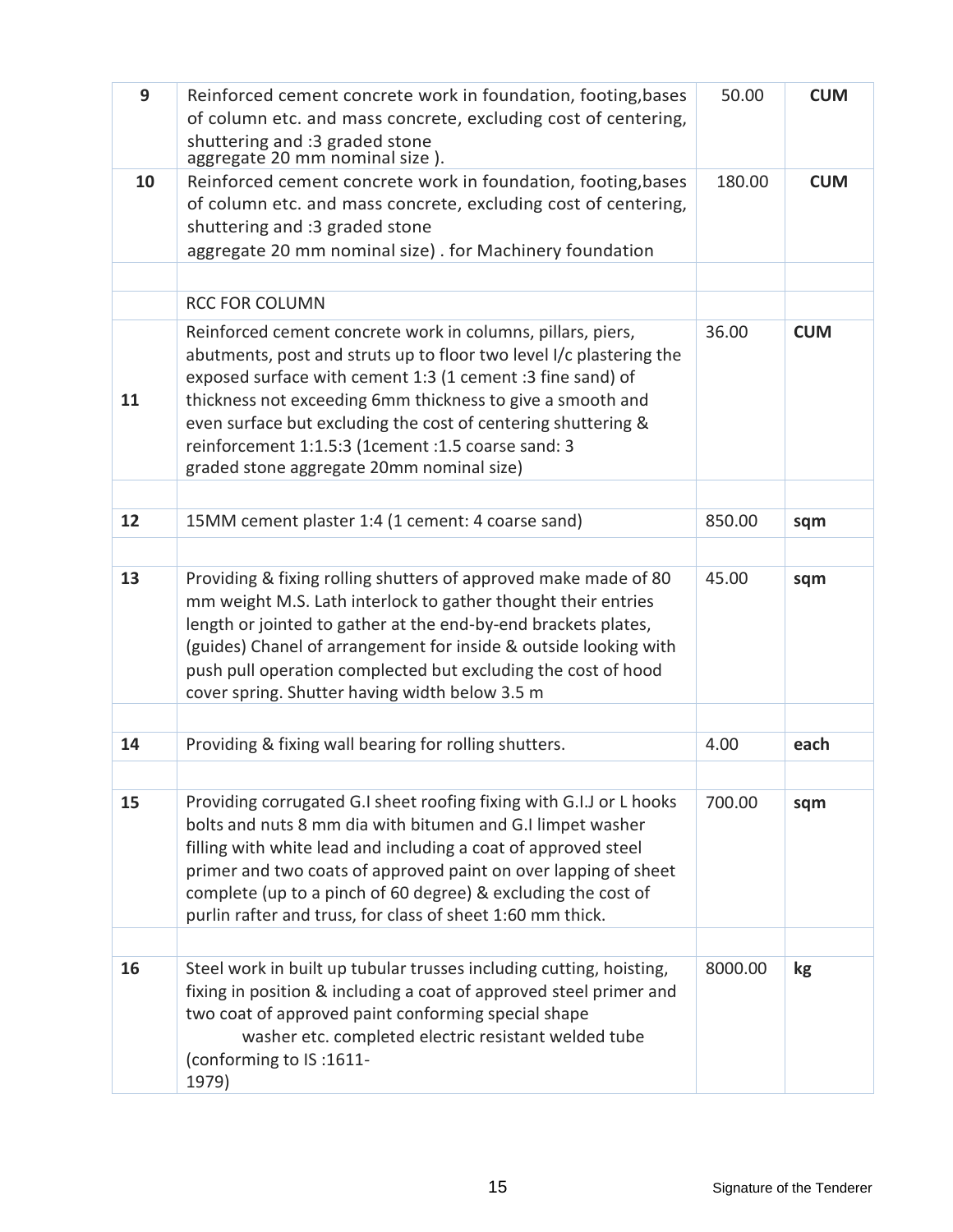| 17 | 40MM cement concrete flooring 1:2:4 (1 cement: 2 coarse sand: 4<br>stone aggregate 200 & down gauge)<br>finished with floating coat of net cement                                              | 650.00 | sqm        |
|----|------------------------------------------------------------------------------------------------------------------------------------------------------------------------------------------------|--------|------------|
| 18 | Use of Vedic Paints in Building including all material, labour etc<br>complete.                                                                                                                | 350.00 | sqm        |
| 19 | Providing and fixing Rainwater Harvesting System to be installed<br>at site including all arrangement, pipe connect the bore well, tank<br>etc including all material,<br>labour etc complete. | 2.00   | <b>Nos</b> |
| 20 | <b>Plantation works</b>                                                                                                                                                                        | 1.00   | <b>Nos</b> |
| 21 | Providing and fixing, Bio Toilets, MEP, Drainages. System etc<br>complete including all material, labour etc<br>complete                                                                       | 2.00   | <b>Nos</b> |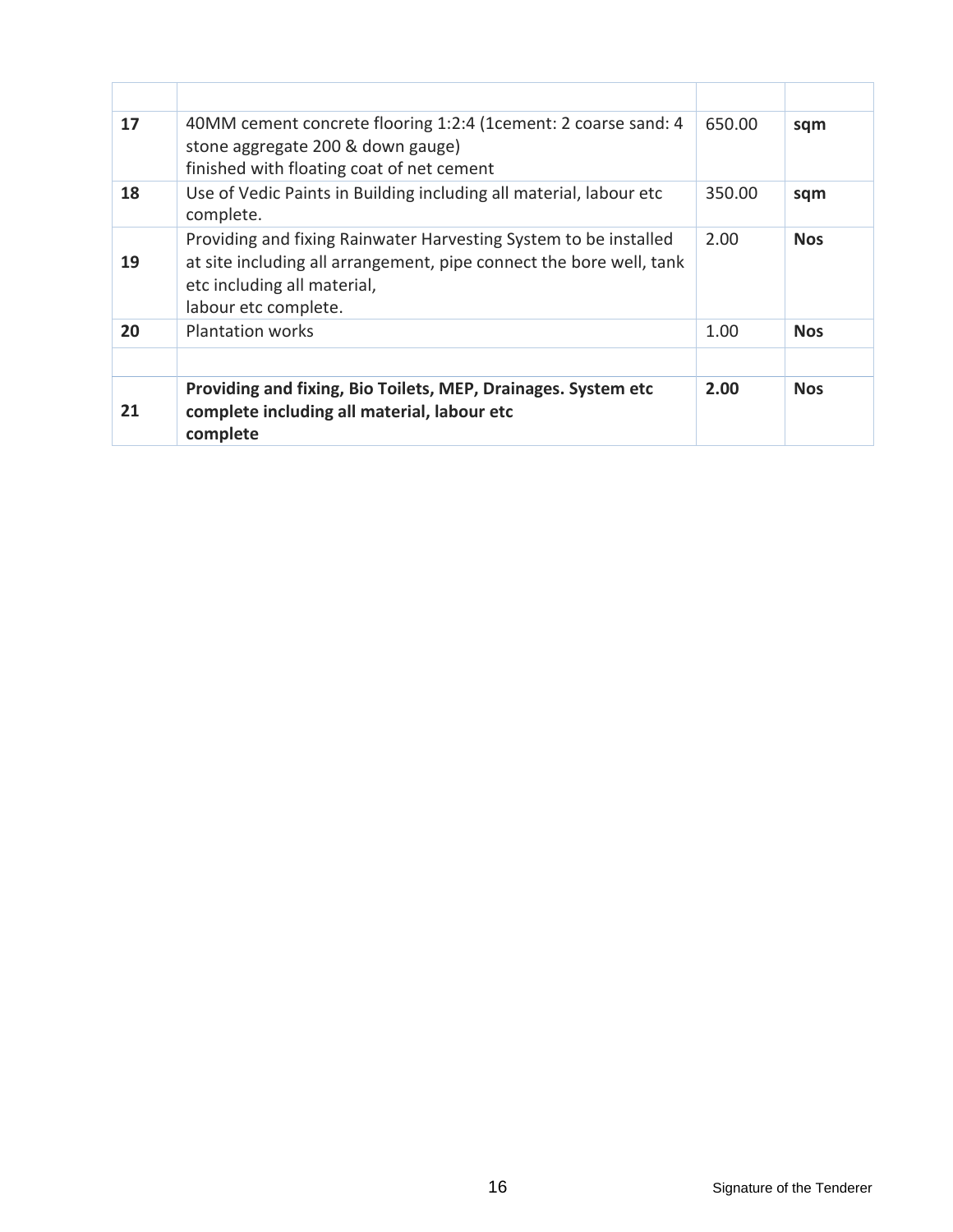#### **ANNEXURE – II**

**PART-I**

Date:  $\frac{1}{\sqrt{1-\frac{1}{2}} \cdot \frac{1}{2}}$ 

#### From,

Name: Address: Ph: Fax: E-mail:

#### To,

The Director,

#### M/s. The **Charitable Welfare Society for Human kind and Animals,** E-7/92, Flat No. 2, Lala Lajpat Ray Society, Ganga Apartment, Arera Colony, Bhopal - 462016, M.P.

Sir,

Sub: Tender for the construction of Industrial Work shed buildings and amenities for (WOOD BASED TOYS CLUSTER) - Submission of Part I - Reg Ref: Your Tender Notice Dt. ..........

With reference to your tender notice, we submit herewith our sealed Tender for the construction of Industrial Work shed buildings and amenities for (WOOD BASED TOYS CLUSTER), as specified by IA in this tender document.

We enclose the following documents:

- 1) Tender conditions duly signed in each page and enclosed in token of accepting the Tender conditions
- 2) Authorization letter from the Company for the person to sign the tender.
- 3) Details of the Tenderer (as perAnnexure-III)
- 4) Average annual turnover statement duly certified by a Chartered Accountant(as per Annexure-IV).
- 5) List of Building construction works executed in last 3 years as per Annexure-V
- 6) Declaration for not having black listed by any other Govt. agencies (as per Annexure-VI).
- 7) Declaration for not having tampered the Tender documents downloaded from the websites **[www.ppdcmeerut.com/](http://www.ppdcagra.dcmsme.gov.in/)** or [www.nisarg.org.in](http://www.nisarg.org.in/) (Annexure-VII).
- 8) Bid Security Declaration form(as per Annexure VIII)
- 9) The copy of certificate of incorporation/registration (If applicable)
- 10) Copy of Memorandum and Articles of Association (If applicable)
- 11) Copy of Registered Partnership deed, in case of Partnership Firm (If applicable)
- 12) Copy of Udyog Aadhaar, GST Registration Certificate & PAN Card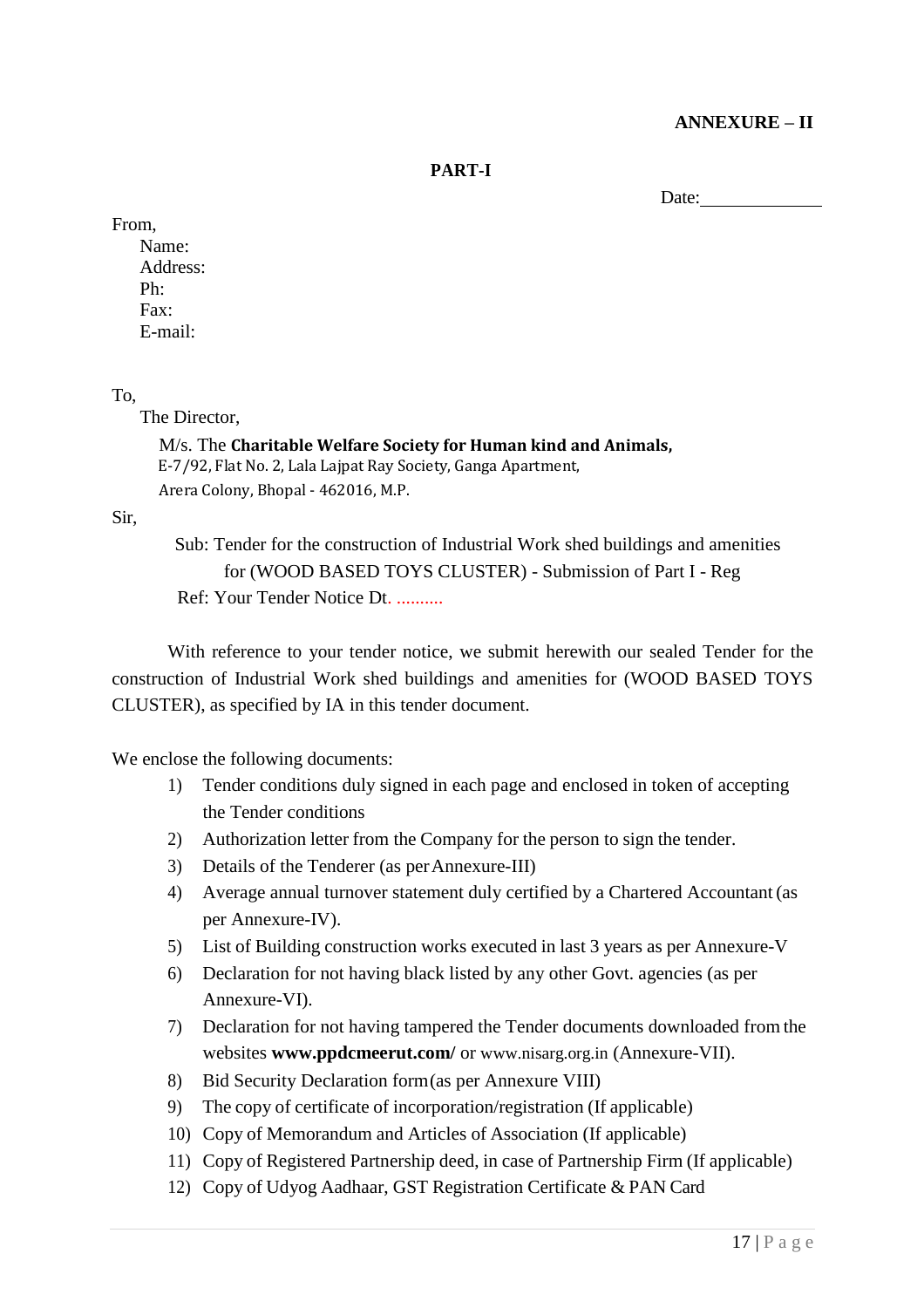- 13) Valid Registration Certificate from PWD as Class I Contractor or from Highways department
- 14) Work Orders issued by the clients.
- 15) Performance certificate issued by the clients.
- 16) The Annual Report / certified copies of Balance Sheet, Profit & Loss statement along with schedules for the last 3 consecutive financial years(…)
- 17) Latest I.T return.
- 18) Notarized translated English version of the documents in a language other than English/Tamil, if any.

Yours faithfully,

#### **SIGNATURE OF THE TENDERER**

**Encl: As stated above**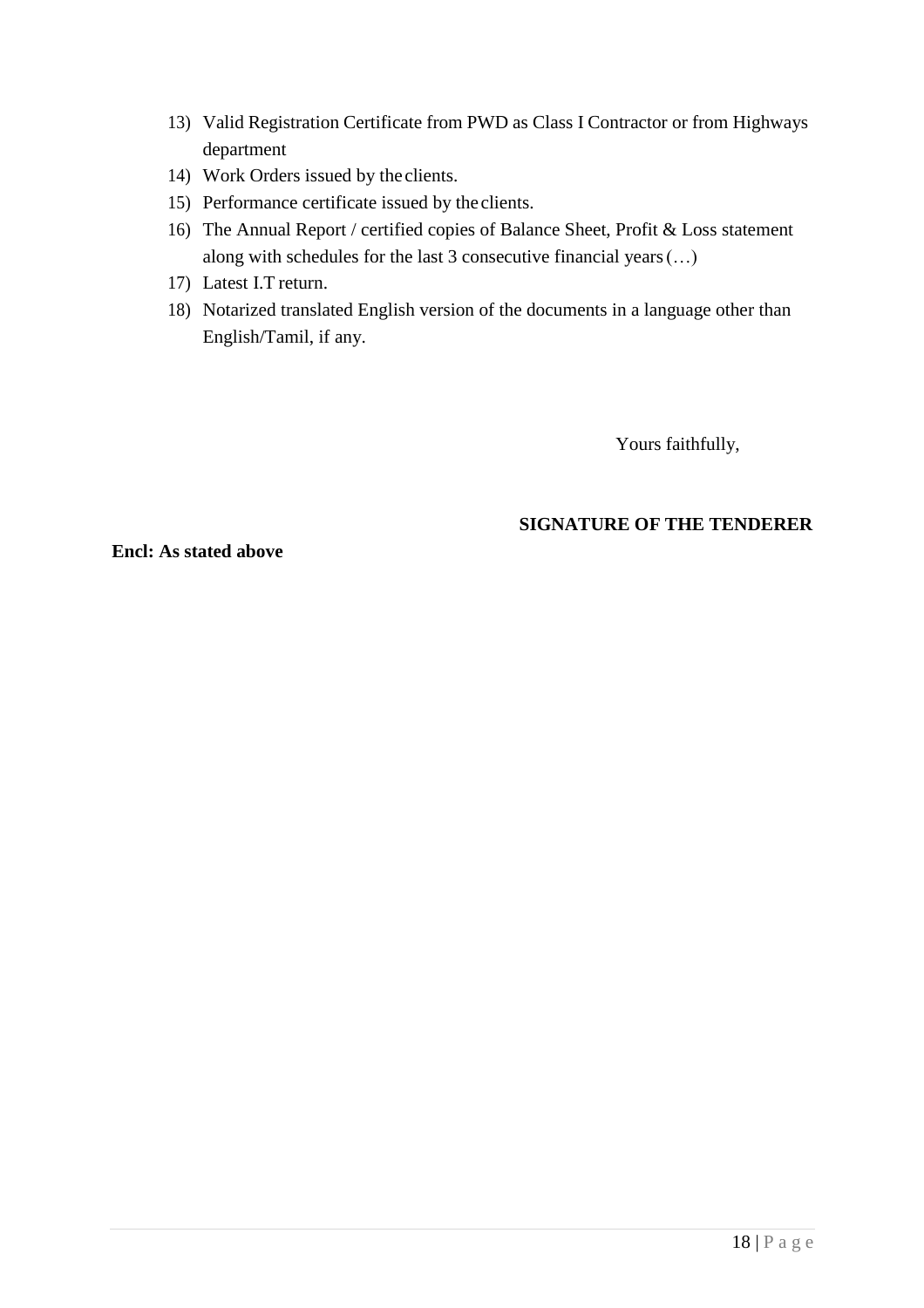### **ANNEXURE - III**

| 1. Name of the Tenderer       |                                                         |
|-------------------------------|---------------------------------------------------------|
| 2. Registered Office Address  |                                                         |
|                               |                                                         |
|                               |                                                         |
|                               | Telephone Number:                                       |
|                               | Fax:                                                    |
|                               | Email:                                                  |
|                               | Website, if any                                         |
| 3. Contact Person             | Name:                                                   |
|                               | Designation:                                            |
|                               | Phone:                                                  |
|                               | Mobile:                                                 |
|                               | Email:                                                  |
| 4. Date of Incorporation      |                                                         |
| 5. Legal Status               | Proprietorship/partnership/Pvt. Limited/Public Limited/ |
|                               | others(Pl. mention)                                     |
| 6. Eligible license holder of |                                                         |
| 7. Brief profile of the       |                                                         |
| tenderer                      |                                                         |
|                               |                                                         |
|                               |                                                         |
| Number of staffs on<br>8.     | Technical:                                              |
| regular payroll               | Administration:                                         |
| 9. PAN Number                 |                                                         |
| 10. GST Registration Number   |                                                         |

### **DETAILS OF THE TENDERER**

## **SIGNATURE OF THE TENDERER**

**(with seal and address)**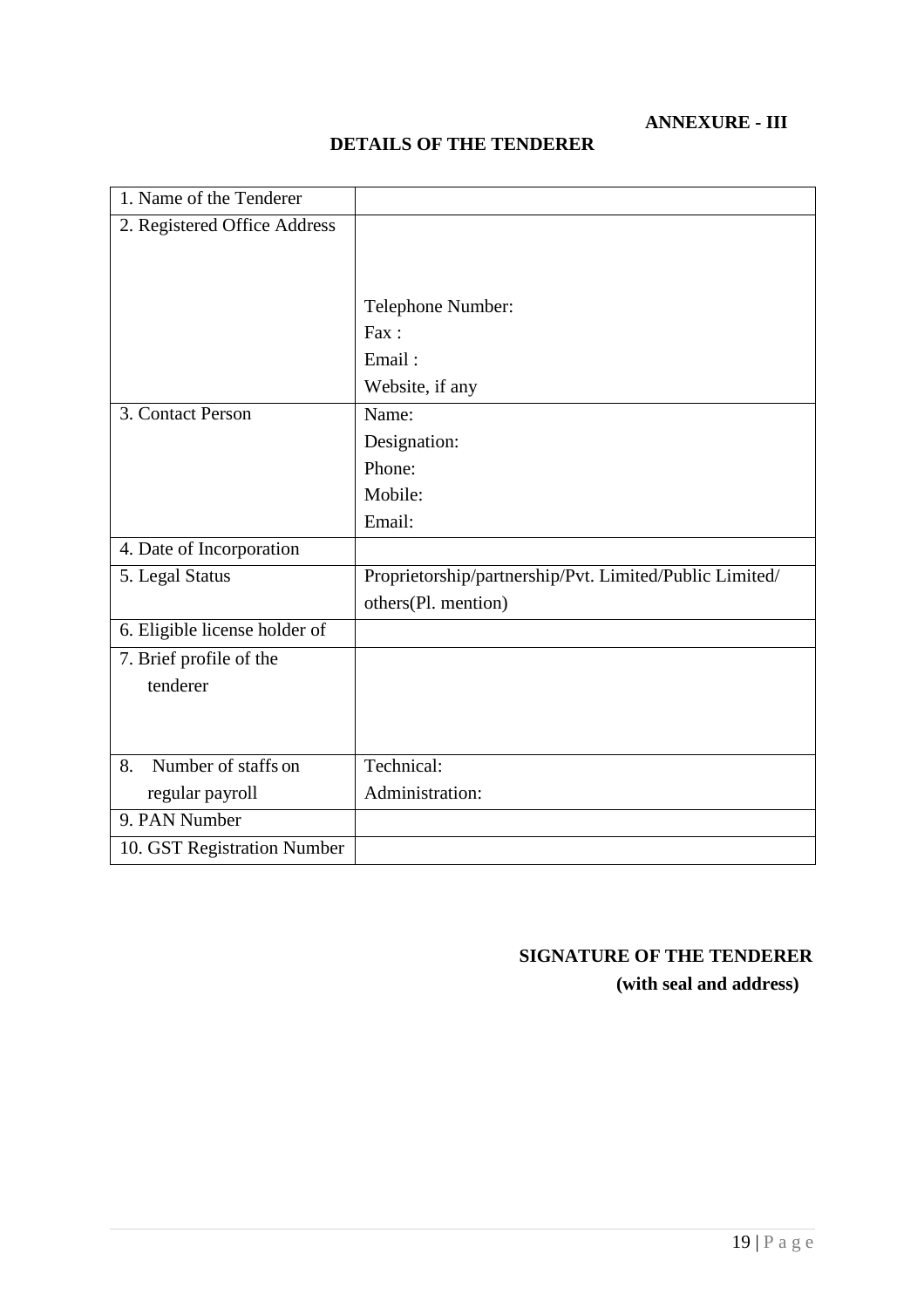#### **ANNUAL TURN OVER STATEMENT**

The Annual turnover of M/s......................................................................for the past three years (either Sl.No.1,2  $\&$  3, or Sl.No.2,3  $\&$ 4) are given below and certified that the statement is true and correct.

| S.no | Year                                      | <b>Turnover</b><br>(Rs. in lakh) |
|------|-------------------------------------------|----------------------------------|
|      |                                           |                                  |
| っ    |                                           |                                  |
| 3    |                                           |                                  |
|      |                                           |                                  |
|      | Total                                     |                                  |
|      | Average annual turnover of latest 3 years |                                  |

**DATE :**

#### **SIGNATURE OF THE TENDERER**

### **SIGNATURE OF CHARTERED ACCOUNTANT (with seal and Address)**

20 | P a g e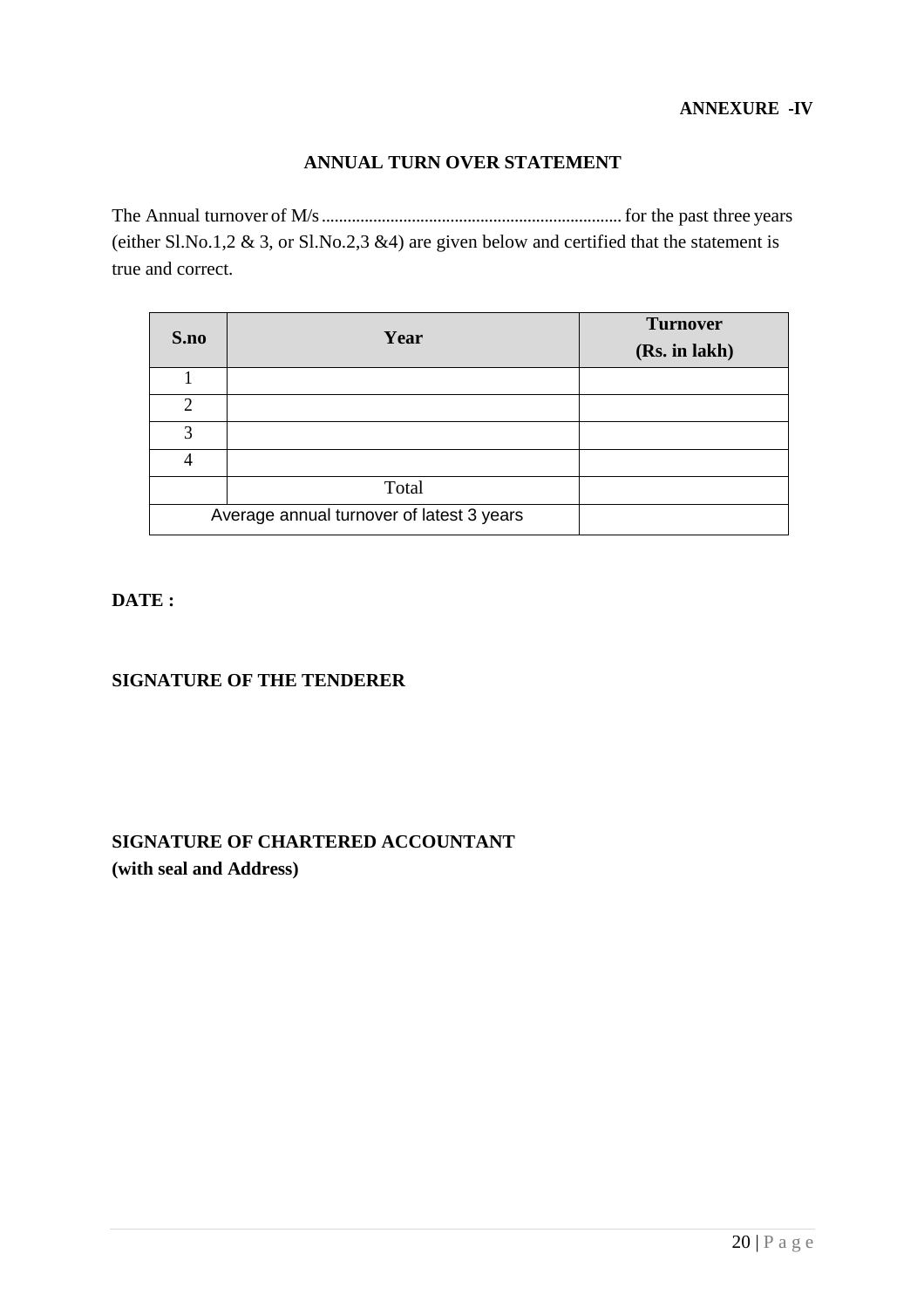### **List of clients for whom Civil construction works undertaken in the past 3 years**

*(Please provide the details for each project in separate sheet along with work Order/completion certificate from client)*

| S.No | Name &         | <b>Details</b> | <b>Extent/Area</b> | <b>Year of</b>    | Cost   | Work Order &      |
|------|----------------|----------------|--------------------|-------------------|--------|-------------------|
|      | <b>Address</b> | of Work        | covered in         | <b>Completion</b> | (Rs.in | <b>Completion</b> |
|      | of the         |                | Sq.ft              |                   | Lakhs) | certificate       |
|      | <b>Client</b>  |                |                    |                   |        | enclosed          |
|      |                |                |                    |                   |        | (Yes/No)          |
| 1.   |                |                |                    |                   |        |                   |
| 2.   |                |                |                    |                   |        |                   |
| 3.   |                |                |                    |                   |        |                   |
| 4.   |                |                |                    |                   |        |                   |
| 5.   |                |                |                    |                   |        |                   |
| 6.   |                |                |                    |                   |        |                   |
| 7.   |                |                |                    |                   |        |                   |
| 8.   |                |                |                    |                   |        |                   |
| 9.   |                |                |                    |                   |        |                   |
| 10.  |                |                |                    |                   |        |                   |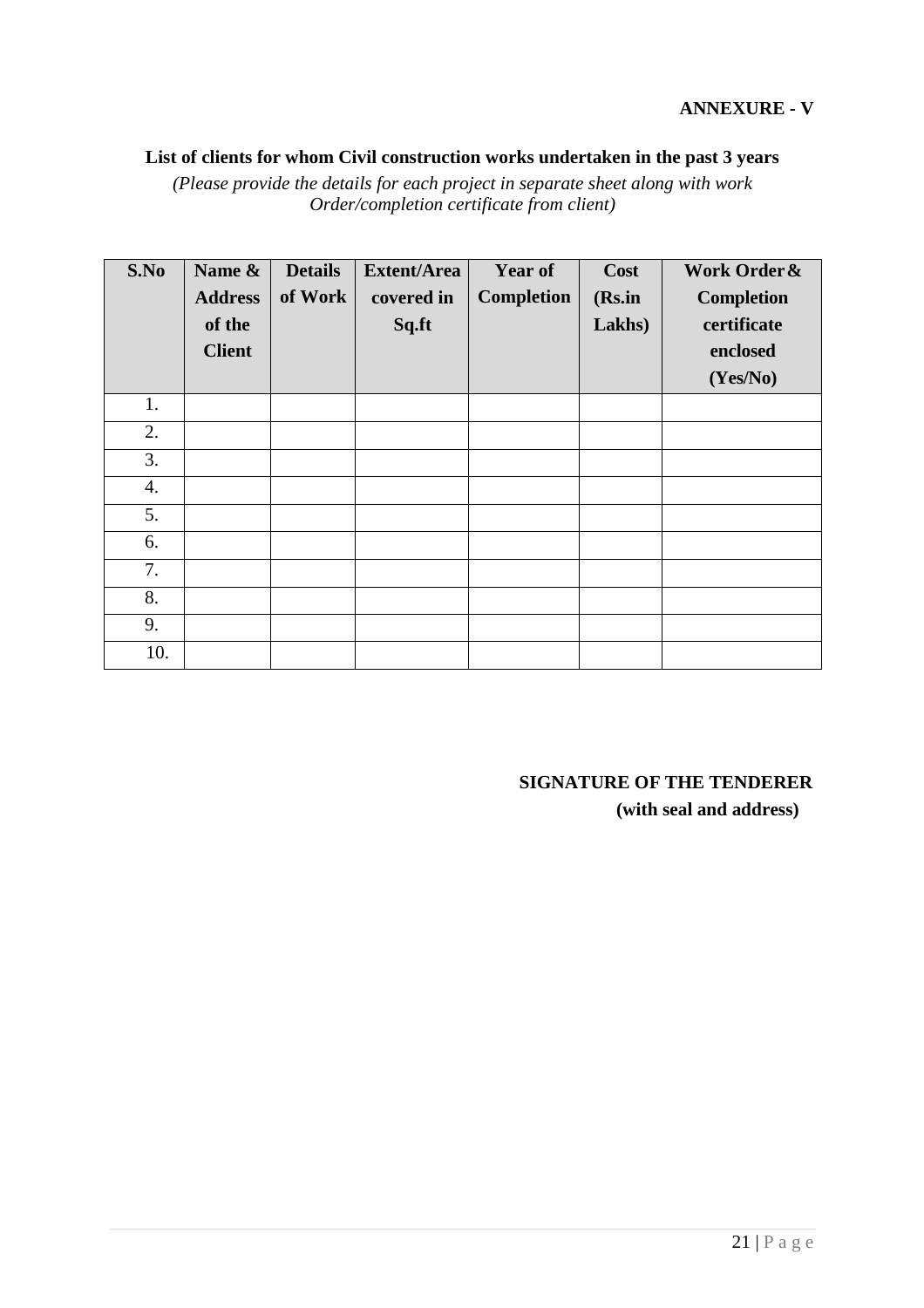#### **ANNEXURE - VI**

#### **CERTIFICATE**

Date:

Certified that M/s.........................................................../ the firm /company or its partners / share holders had not been blacklisted by any Government Agencies.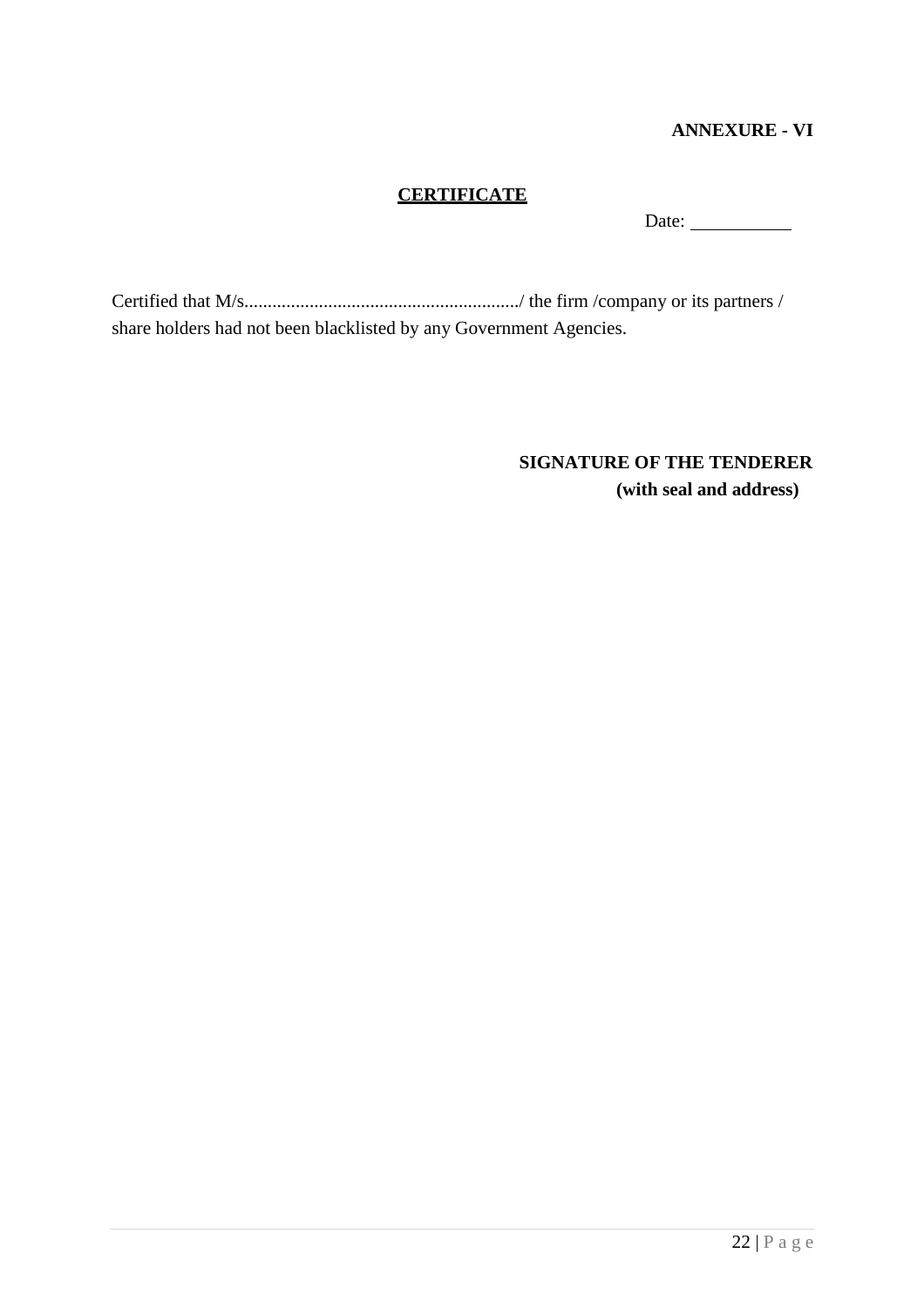#### **ANNEXURE - VII**

#### **DECLARATION FORM**

Date:

a) I/We .....................................................................................................................having our office at …………….. do declare that I/We have carefully read all the conditions of tender floated vide tender ref.no. SFURTI-II/(WOOD BASED TOYS CLUSTER)/ **Ref. No.14/SKF** /2022-23 for the construction of Industrial Work shed buildings and amenities for (WOOD BASED TOYS CLUSTER) and will complete the contract as per the tender conditions.

b) I/We have downloaded the tender document from the internet sit[e](http://www.ppdcagra.dcmsme.gov.in/) **[www.ppdcmeerut.com/](http://www.ppdcagra.dcmsme.gov.in/)** or [www.nisarg.org.in](http://www.nisarg.org.in/) and I /We have not tampered / modified the tender document in any manner. In case, if the same is found to be tampered / modified, I/ We understand that my/our tender will be summarily rejected and I /We am/are liable to be banned from doing business with M/s. Charitable Welfare Society for Human kind and Animals or prosecuted.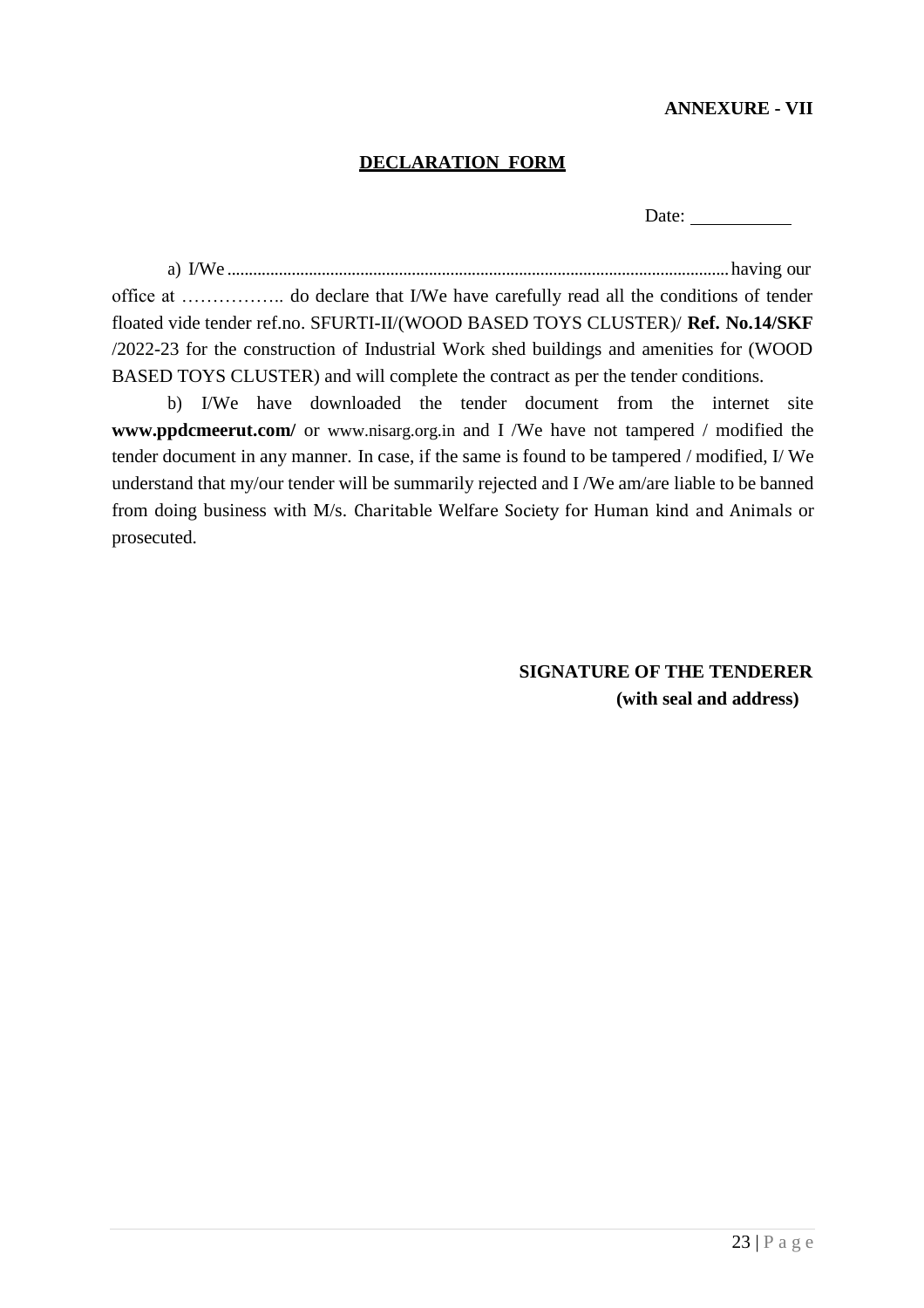#### **ANNEXURE – VIII**

#### **BID SECURITY DECLARATION FORM**

Date:

To The Director,

M/s. **Charitable Welfare Society for Human kind and Animals,** E-7/92, Flat No. 2, Lala Lajpat Ray Society, Ganga Apartment, Arera Colony, Bhopal - 462016, M.P

*Tender No. SFURTI-II/(WOOD BASED TOYS CLUSTER* **Ref. No.14/SKF** /2022-23 *dated 25.05.2022*

I/We. The undersigned, declare that:

I/We understand that, according to your conditions, bids must be supported by a Bid Securing Declaration.

I/We accept that I/We may be blacklisted from bidding for any contract for a maximum period of 3 years from the date of notification if I am /We are in a breach of any obligation under the bid conditions, because I/We have withdrawn / modified / amended or failure to sign the agreement or to remit the Security Deposit or to execute the contract as per tender conditions, during the period of bid validity specified in the tender document.

I/We understand this Bid Securing Declaration shall cease to be valid if I am/we are not the successful Bidder, upon the earlier of (i) the receipt of your notification of the name of the successful Bidder; or (ii) thirty days after the expiration of the validity of my/our Bid.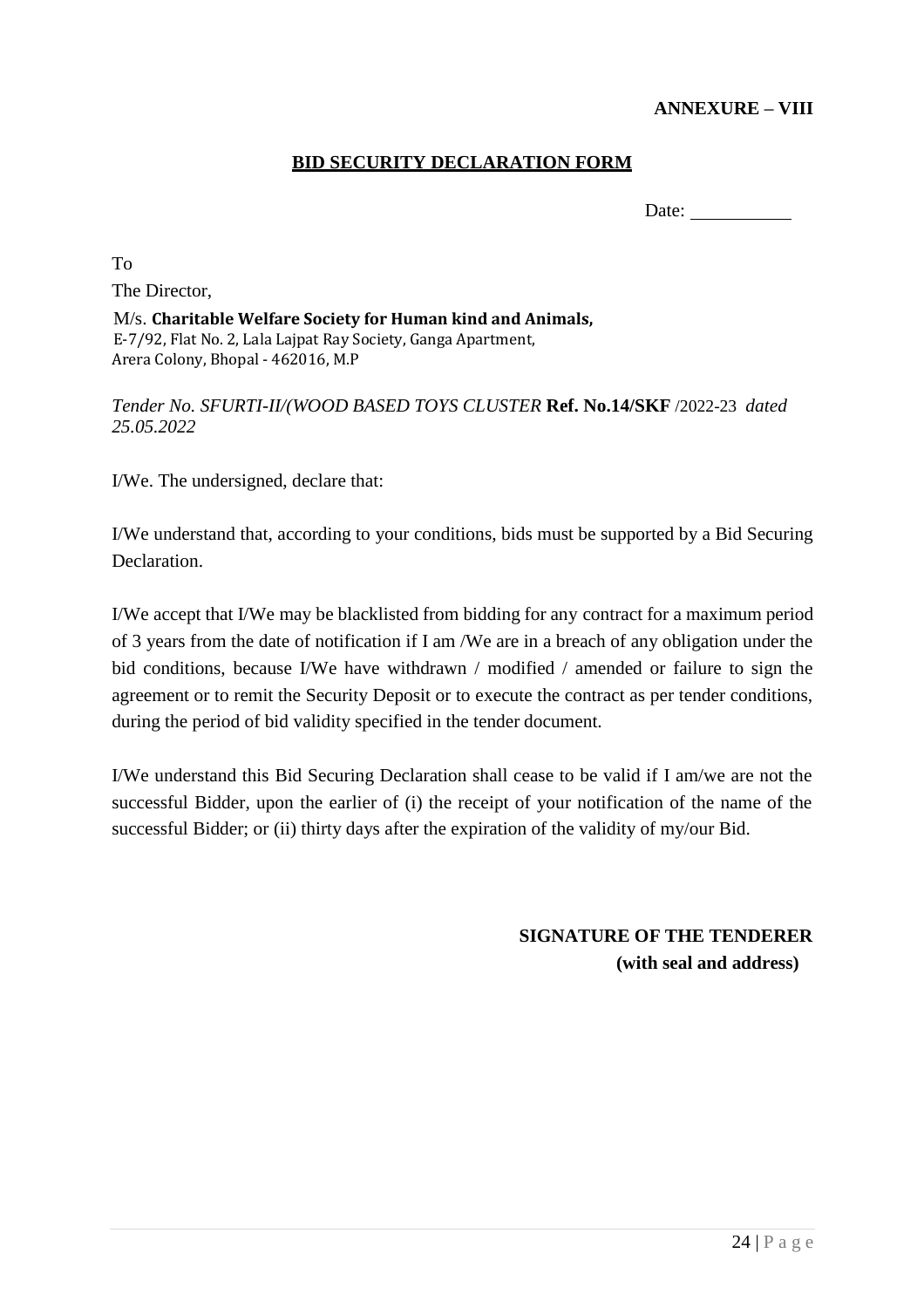#### **ANNEXURE - IX**

#### **PART-II**

From,

Name: Address: Ph: Fax: E-mail:

#### To,

The Director,

#### M/s. **Charitable Welfare Society for Human kind and Animals,** E-7/92, Flat No. 2, Lala Lajpat Ray Society, Ganga Apartment, Arera Colony, Bhopal - 462016, M.P

Sir,

Sub: Tender for the construction of Industrial Work shed buildings and amenities for (WOOD BASED TOYS CLUSTER) - Submission of Part II - Price Offer-Reg.

Ref:- Our tender (Technical Bid) submitted for the "Construction of Industrial Work shed buildings and amenities for (WOOD BASED TOYS CLUSTER)"

In continuation of our above tender, we submit herewith the price offer for the **"**Construction of Industrial Work shed buildings and amenities for (WOOD BASED TOYS CLUSTER)**"** as specified by IA in this tender document.

 $\frac{1}{2}$ 

We agree to abide by the terms and conditions stipulated by the IA and also agree to complete the entire contract, at the rates quoted by us. The rate quoted and approved by the IA in this tender will hold good as per IA tender conditions.

Yours faithfully,

#### **SIGNATURE OF THE TENDERER**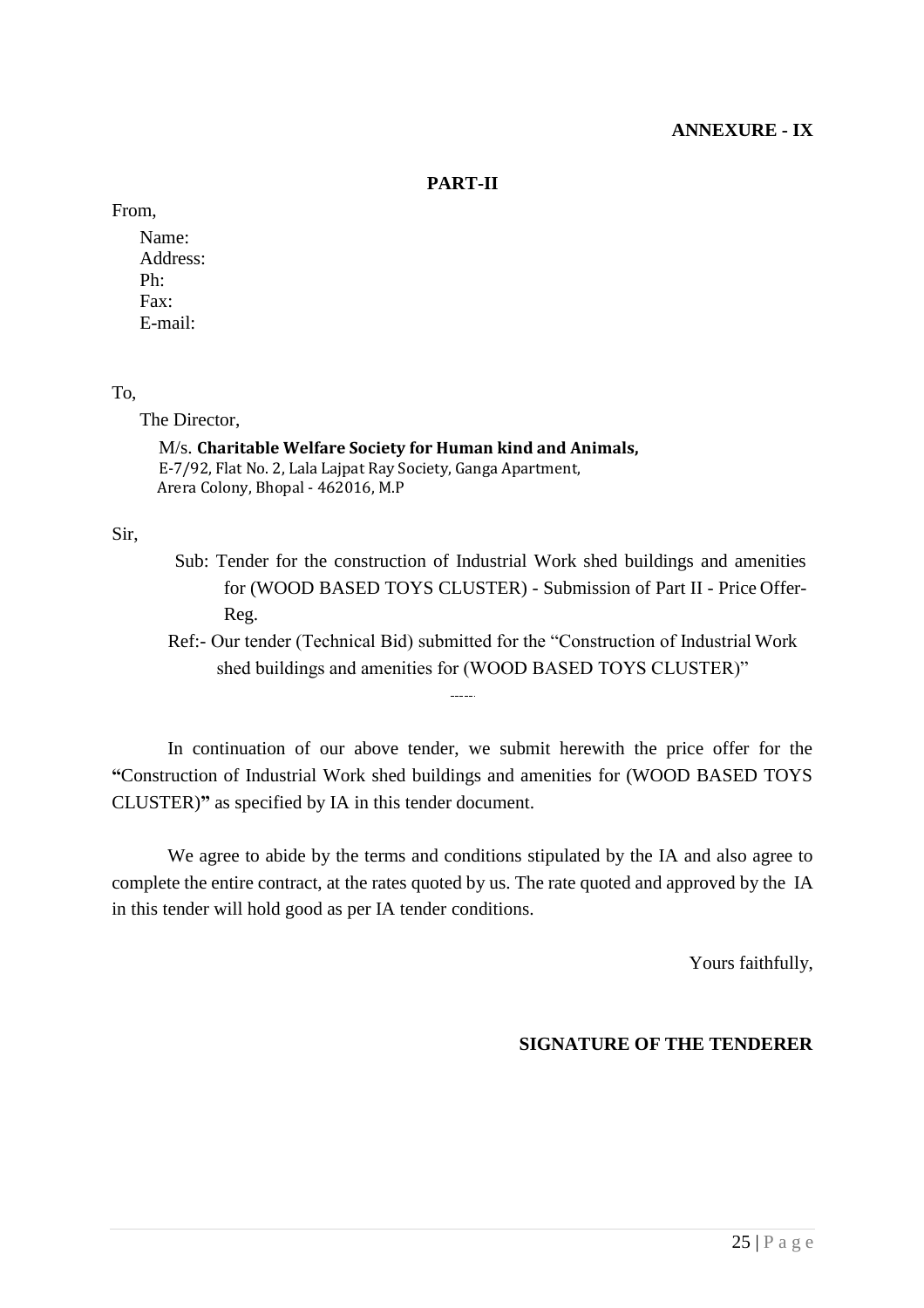#### **Annexure - X**

#### **CONSTRUCTION OF INDUSTRIALWORK SHED BUILDINGS AND AMENITIES FOR THE COMMON FACILITY CENTER OF (WOOD BASED TOYS CLUSTER) (COVERING AREA 8000 SQ. FT.)**

Г

| S.                      | Sub-head/items of work                                                              | QTY.     | <b>UNI</b> | <b>RATE</b> | <b>Final</b> |
|-------------------------|-------------------------------------------------------------------------------------|----------|------------|-------------|--------------|
| N<br>O                  |                                                                                     |          | т          |             | Amount       |
|                         |                                                                                     |          |            |             |              |
| $\mathbf{1}$            | Earth work in excavation is foundation                                              | 60.0     | <b>CU</b>  |             |              |
|                         | trenches or drains including dressing of                                            | $\Omega$ | M          |             |              |
|                         | sides and ramming of bottoms lift up to 1.50                                        |          |            |             |              |
|                         | m including getting out of the excavated                                            |          |            |             |              |
|                         | soil and disposal of surplus excavated<br>loose/soft soil.                          |          |            |             |              |
|                         |                                                                                     |          |            |             |              |
| $\overline{2}$          | Providing and laying cement concrete in                                             | 50.0     | <b>CU</b>  |             |              |
|                         | foundation andplinth excluding the cost of                                          | $\Omega$ | M          |             |              |
|                         | centering and shuttering in 1:4:8 (1cement                                          |          |            |             |              |
|                         | :54 coares and: 8 graded stone                                                      |          |            |             |              |
|                         | aggregate 40mm nominal size).                                                       |          |            |             |              |
| 3                       | Random<br>rubble<br>Stone<br>Masonry<br>for                                         | 40.0     | <b>CU</b>  |             |              |
|                         | foundation and plinth in Cement sand                                                | $\Omega$ | M          |             |              |
|                         | mortar above 30 cm thick wall in cement                                             |          |            |             |              |
|                         | mortar 1:6 (1 Cement :6 Sand)                                                       |          |            |             |              |
|                         |                                                                                     |          |            |             |              |
| 4                       | Filling and laying murrum/copra including                                           | 120.     | <b>CU</b>  |             |              |
|                         | all labourmaterial etc complete.                                                    | 00       | M          |             |              |
| 5                       |                                                                                     | 125.     | <b>CU</b>  |             |              |
|                         | ACC Blocks Masonry for superstructure<br>above plinth level and up to five level in | 00       | M          |             |              |
|                         | Cement sand mortar above 20 cm thick                                                |          |            |             |              |
|                         | wall in cement mortar 1:6 (1 Cement :6                                              |          |            |             |              |
|                         | Sand) Including Partition wall for different                                        |          |            |             |              |
|                         | sections                                                                            |          |            |             |              |
| 6                       | Reinforcement for R.C.C. Work I/c                                                   |          |            |             |              |
|                         | bending, bindingand placing in position                                             |          |            |             |              |
|                         | complete. Tor-steel                                                                 |          |            |             |              |
|                         | Bar.<br>B) Mild steel bars                                                          | 4000     | kgs        |             |              |
|                         |                                                                                     | .00.     |            |             |              |
| $\overline{\mathbf{z}}$ | Providing from works I/c centering and                                              | 250.     | sq         |             |              |
|                         | shuttering so as to give a rough finish,                                            | 00       | m          |             |              |
|                         | strutting and propping etc. Height of                                               |          |            |             |              |
|                         | propping and centering below supporting                                             |          |            |             |              |
|                         | floor to ceiling not exceeding 4m and                                               |          |            |             |              |
|                         | removal of the same for in situ reinforced                                          |          |            |             |              |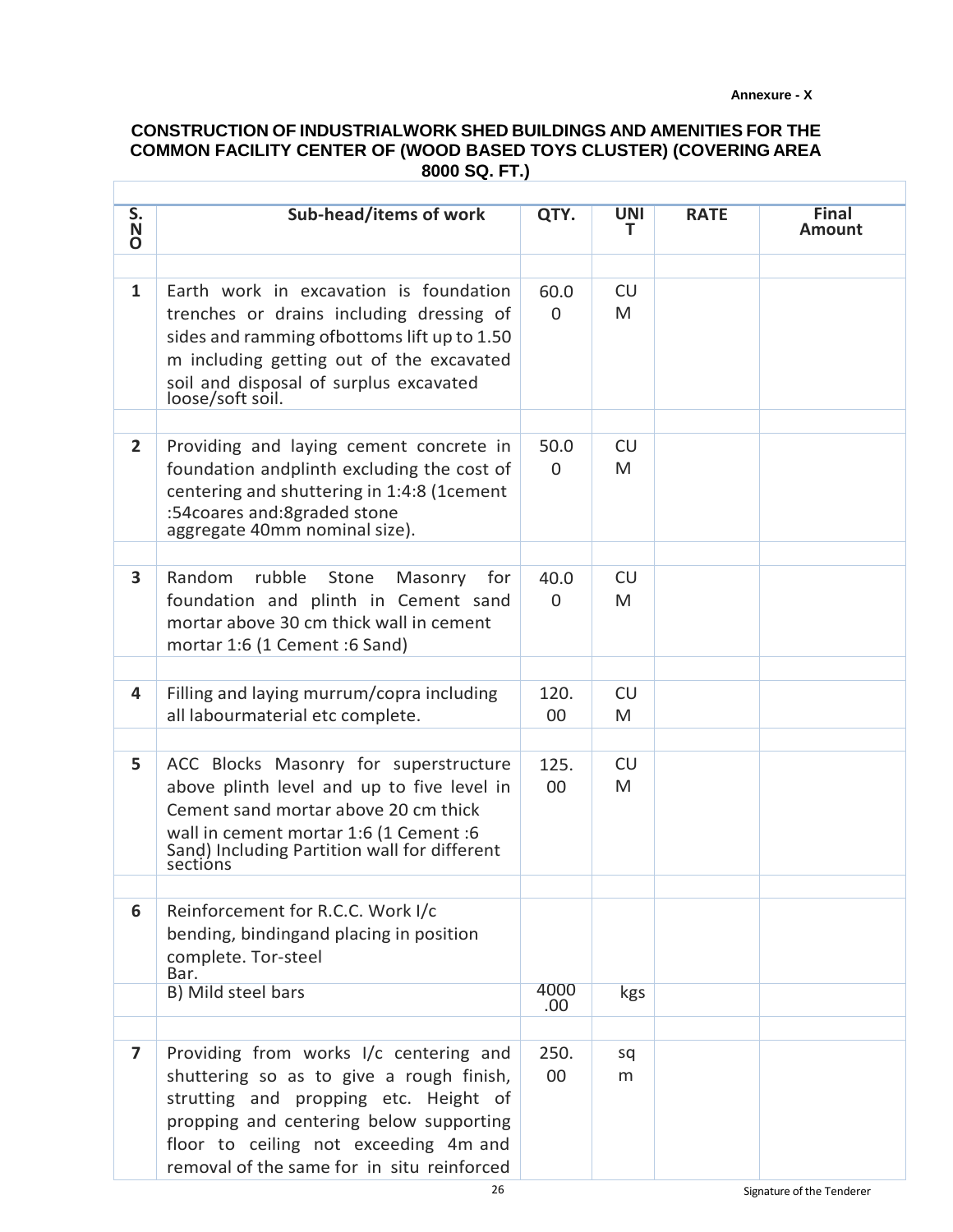|    | concrete and plain concrete work in a)<br>Foundation, footing, bases of columns etc<br>and<br>mass concrete.                                                                                                                                                                                                                                                                                                                                |                     |            |  |
|----|---------------------------------------------------------------------------------------------------------------------------------------------------------------------------------------------------------------------------------------------------------------------------------------------------------------------------------------------------------------------------------------------------------------------------------------------|---------------------|------------|--|
| 8  | b) columns, pillars, posts, and struts<br>(s q u a r e, rectangular or polygon in plan)                                                                                                                                                                                                                                                                                                                                                     | 60.0<br>$\mathbf 0$ | sq<br>m    |  |
|    |                                                                                                                                                                                                                                                                                                                                                                                                                                             |                     |            |  |
|    | <b>RCC FOR FOOTING +PLINTH BEAM</b>                                                                                                                                                                                                                                                                                                                                                                                                         |                     |            |  |
| 9  | Reinforced<br>cement concrete work<br>in.<br>foundation, footing, bases of column etc.<br>and mass concrete, excluding cost of<br>centering, shuttering and :3 graded stone<br>aggregate 20 mm nominal size).                                                                                                                                                                                                                               | 50.0<br>$\Omega$    | CU<br>M    |  |
|    |                                                                                                                                                                                                                                                                                                                                                                                                                                             |                     |            |  |
| 10 | Reinforced cement concrete work in<br>foundation, footing, bases of column etc.<br>and mass concrete, excluding cost of<br>centering, shuttering and :3 graded stone<br>aggregate 20 mm nominal size) . for<br>Machinery foundation                                                                                                                                                                                                         | 180.<br>00          | CU<br>M    |  |
|    |                                                                                                                                                                                                                                                                                                                                                                                                                                             |                     |            |  |
|    | <b>RCC FOR COLUMN</b>                                                                                                                                                                                                                                                                                                                                                                                                                       |                     |            |  |
| 11 | Reinforced cement concrete work in<br>columns, pillars, piers, abutments, post and<br>struts up to floor two level I/c plastering the<br>exposed surface with cement 1:3 (1 cement<br>:3 fine sand) of thickness not exceeding 6mm<br>thickness to give a smooth and even surface<br>but excluding the cost of centering shuttering<br>& reinforcement 1:1.5:3 (1cement :1.5<br>coarse sand: 3<br>graded stone aggregate 20mm nominal size) | 36.00               | <b>CUM</b> |  |
|    |                                                                                                                                                                                                                                                                                                                                                                                                                                             |                     |            |  |
| 12 | 15MM cement plaster 1:4 (1 cement: 4<br>coarse sand)                                                                                                                                                                                                                                                                                                                                                                                        | 850.00              | sqm        |  |
|    |                                                                                                                                                                                                                                                                                                                                                                                                                                             |                     |            |  |
| 13 | Providing & fixing rolling shutters of<br>approved make made of 80 mm weight M.S.<br>Lath interlock to gather thought their entries<br>length or jointed to gather at the end-by-end<br>brackets plates, (guides) Chanel of<br>arrangement for inside & outside looking<br>with push pull operation complected but<br>excluding the cost of hood<br>cover spring. Shutter having width below 3.5<br>m                                       | 45.00               | sqm        |  |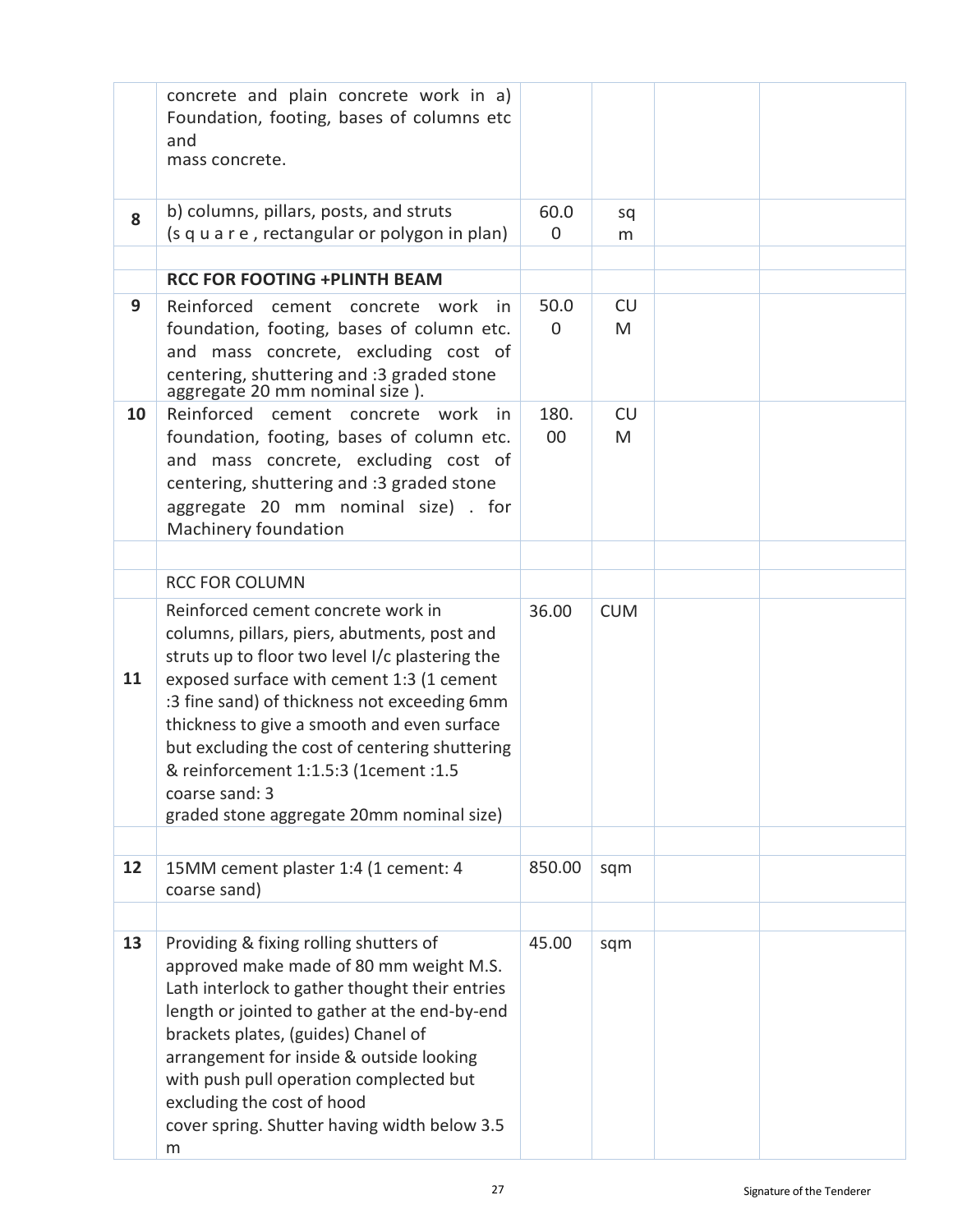| 14 | Providing & fixing wall bearing for rolling<br>shutters.                                                                                                                                                                                                                                                                                                                                                       | 4.00        | each       |  |
|----|----------------------------------------------------------------------------------------------------------------------------------------------------------------------------------------------------------------------------------------------------------------------------------------------------------------------------------------------------------------------------------------------------------------|-------------|------------|--|
|    |                                                                                                                                                                                                                                                                                                                                                                                                                |             |            |  |
| 15 | Providing corrugated G.I sheet roofing fixing<br>with G.I.J or L hooks bolts and nuts 8 mm dia<br>with bitumen and G.I limpet washer filling<br>with white lead and including a coat of<br>approved steel primer and two coats of<br>approved paint on over lapping of sheet<br>complete (up to a pinch of 60 degree) &<br>excluding the cost of purlin rafter and truss,<br>for class of sheet 1:60 mm thick. | 700.00      | sqm        |  |
| 16 | Steel work in built up tubular trusses<br>including cutting, hoisting, fixing in position &<br>including a coat of approved steel primer and<br>two coat of approved paint conforming<br>special shape washer etc. completed electric<br>resistant welded tube (conforming to IS<br>$:1611-$<br>1979)                                                                                                          | 8000.0<br>0 | kg         |  |
|    |                                                                                                                                                                                                                                                                                                                                                                                                                |             |            |  |
| 17 | 40MM cement concrete flooring 1:2:4<br>(1cement: 2 coarse sand: 4 stone aggregate<br>200 & down gauge)<br>finished with floating coat of net cement                                                                                                                                                                                                                                                            | 650.00      | sqm        |  |
| 18 | Use of Vedic Paints in Building including all<br>material, labour etc complete.                                                                                                                                                                                                                                                                                                                                | 350.00      | sqm        |  |
| 19 | Providing and fixing Rainwater Harvesting<br>System to be installed at site including all<br>arrangement, pipe connect the bore well,<br>tank etc including all material,<br>labour etc complete.                                                                                                                                                                                                              | 2.00        | <b>Nos</b> |  |
| 20 | <b>Plantation works</b>                                                                                                                                                                                                                                                                                                                                                                                        | 1.00        | <b>Nos</b> |  |
|    |                                                                                                                                                                                                                                                                                                                                                                                                                |             |            |  |
| 21 | Providing and fixing, Bio Toilets, MEP,<br>Drainages. System etc complete including all<br>material, labour etc<br>complete                                                                                                                                                                                                                                                                                    | 2.00        | <b>Nos</b> |  |
|    | <b>TOTAL ESTIMATE AMOUNT</b>                                                                                                                                                                                                                                                                                                                                                                                   |             |            |  |

 $\overline{\phantom{a}}$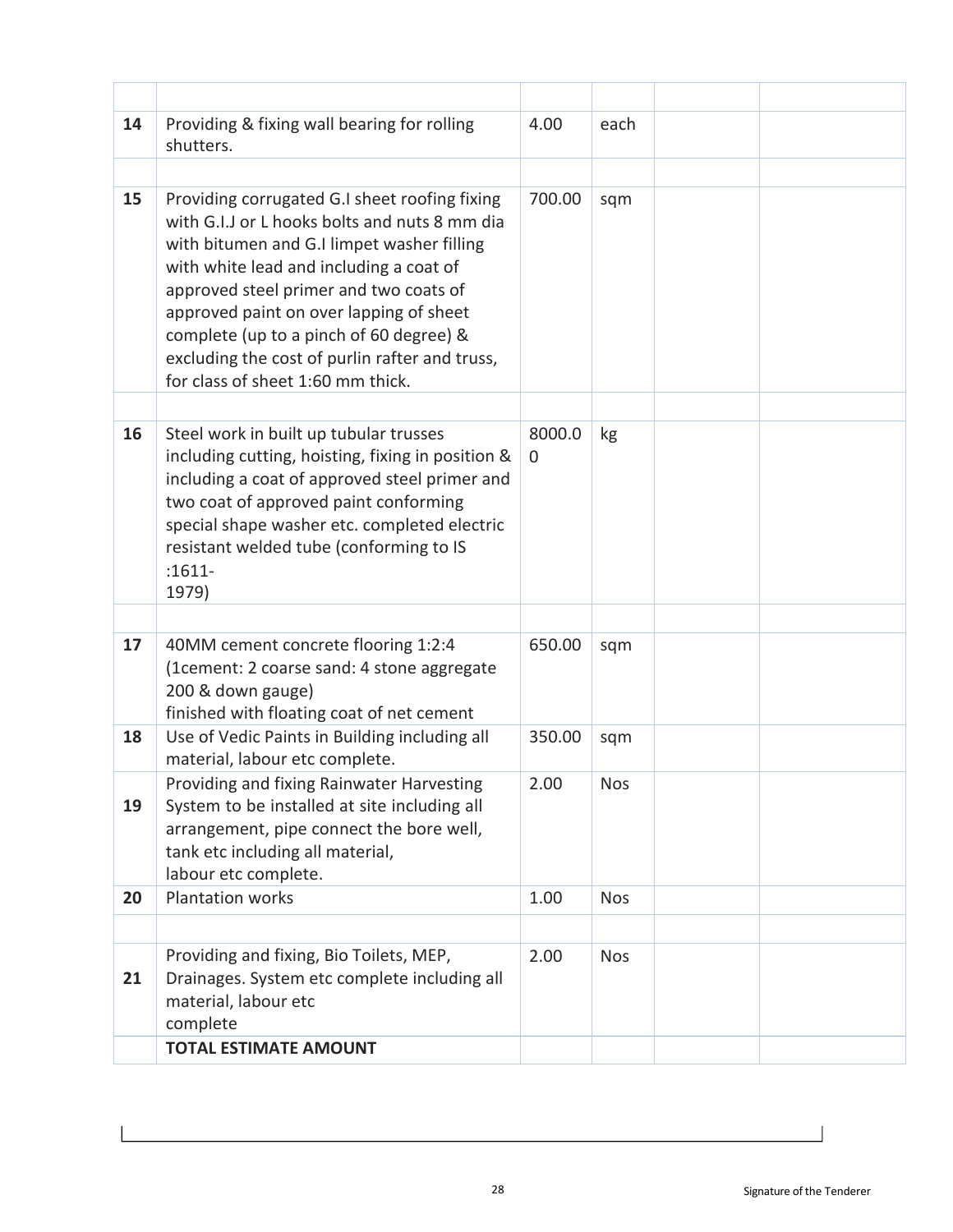#### **ANNEXURE - X**

|                                                                                                                                                                        |                        |             |             |             | (Amount in Rs.)                       |
|------------------------------------------------------------------------------------------------------------------------------------------------------------------------|------------------------|-------------|-------------|-------------|---------------------------------------|
| <b>Description</b>                                                                                                                                                     | <b>Basic</b><br>Amount | <b>SGST</b> | <b>CGST</b> | <b>IGST</b> | <b>Total Price</b><br>including taxes |
| Construction of work shed building<br>and amenities for the common<br>facility centre of (WOOD BASED<br>TOYS CLUSTER) as per drawing<br>and BoQ<br>given in Annexure I |                        |             |             |             |                                       |
| Electrical works as per drawing and<br>BoQ given in Annexure I                                                                                                         |                        |             |             |             |                                       |
| <b>Grand Total</b>                                                                                                                                                     |                        |             |             |             |                                       |

#### **Amount in Words: Rupees** only

#### **Note:**

- a) The Bidder shall quote the Lump sum costs in the above given format.
- b) The lump sum offer shall provide for all superintendence, labour, technical assistance, material, plant, equipment and all other things required for executing and completing all the works as per defined Scope of Work.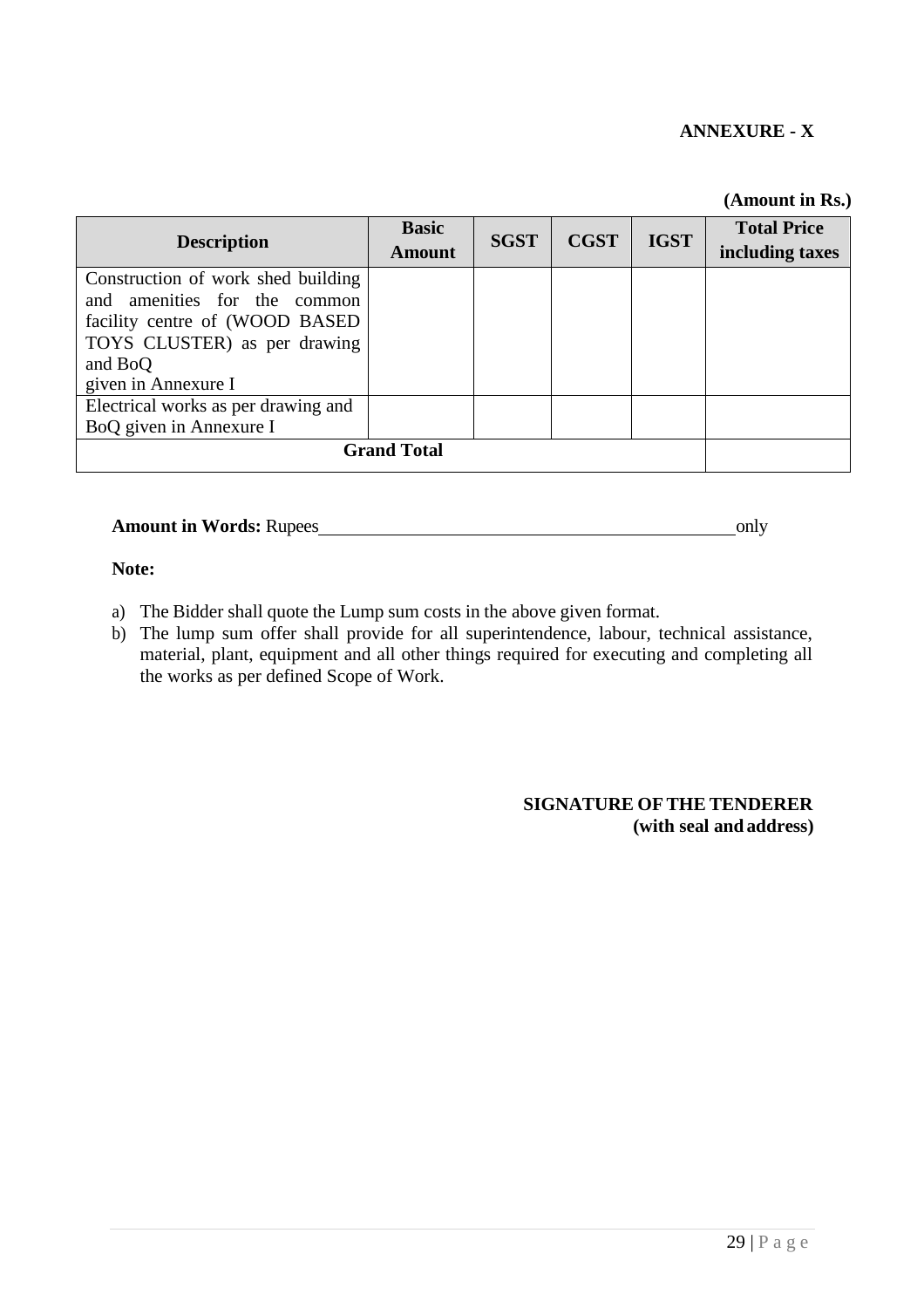## **CHECKLIST OF DOCUMENTS**

### **Documents to be enclosed in Part-I:**

| S.No       | <b>Checklist</b>                                                                                                                                               | <b>Enclosed</b><br>(Yes/No) | <b>Reference in the Bid</b><br>(Page No.) |
|------------|----------------------------------------------------------------------------------------------------------------------------------------------------------------|-----------------------------|-------------------------------------------|
| 1.         | A covering letter on your letter head<br>addressed to the Director, M/s.<br><b>Charitable Welfare Society for Human</b>                                        |                             |                                           |
|            | kind and Animals, Address: E-7/92, Flat<br>No. 2, Lala Lajpat Ray Society, Ganga<br>Apartment, Arera Colony, Bhopal - 462016,<br>$M.P$ (as<br>per Annexure-II) |                             |                                           |
| 2.         | Tender conditions duly signed in each<br>and<br>enclosed in token<br>page<br>of<br>accepting the Tender conditions                                             |                             |                                           |
| 3.         | Authorization letter from the Company<br>for the person to sign the tender                                                                                     |                             |                                           |
| 4.         | Details of the<br>Tenderer (as<br>per<br>Annexure-III)                                                                                                         |                             |                                           |
| 5.         | Average annual<br>turnover statement<br>duly<br>certified<br>by<br>Chartered<br>$\rm{a}$<br>Accountant (as per Annexure-IV)                                    |                             |                                           |
| 6.         | List of Building construction works<br>executed in last 3 years<br>as<br>per<br>(Annexure-V)                                                                   |                             |                                           |
| 7.         | Declaration for not having black listed<br>by any other Govt. agencies (as per<br>Annexure-VI)                                                                 |                             |                                           |
| 8.         | Declaration for not having tampered<br>the Tender documents downloaded<br>from the websites (Annexure-VII).                                                    |                             |                                           |
| 9.         | Bid Security Declaration form (as per<br>Annexure VIII)                                                                                                        |                             |                                           |
| 10.        | certificate<br>of<br>of<br>The<br>copy<br>incorporation/registration.                                                                                          |                             |                                           |
| 11.        | Copy of Memorandum and Articles of<br>Association                                                                                                              |                             |                                           |
| 12.        | Copy of Registered Partnership deed,<br>in case of Partnership Firm                                                                                            |                             |                                           |
| 13.        | of<br>Udyog<br><b>GST</b><br>Copy<br>Aadhaar.<br>Registration Certificate & PANCard                                                                            |                             |                                           |
| 14.        | Valid Registration Certificate from<br>PWD as Class I Contractor or from<br>Highways department                                                                |                             |                                           |
| 15.<br>16. | Work Orders issued by the clients<br>Performance certificate issued by the                                                                                     |                             |                                           |